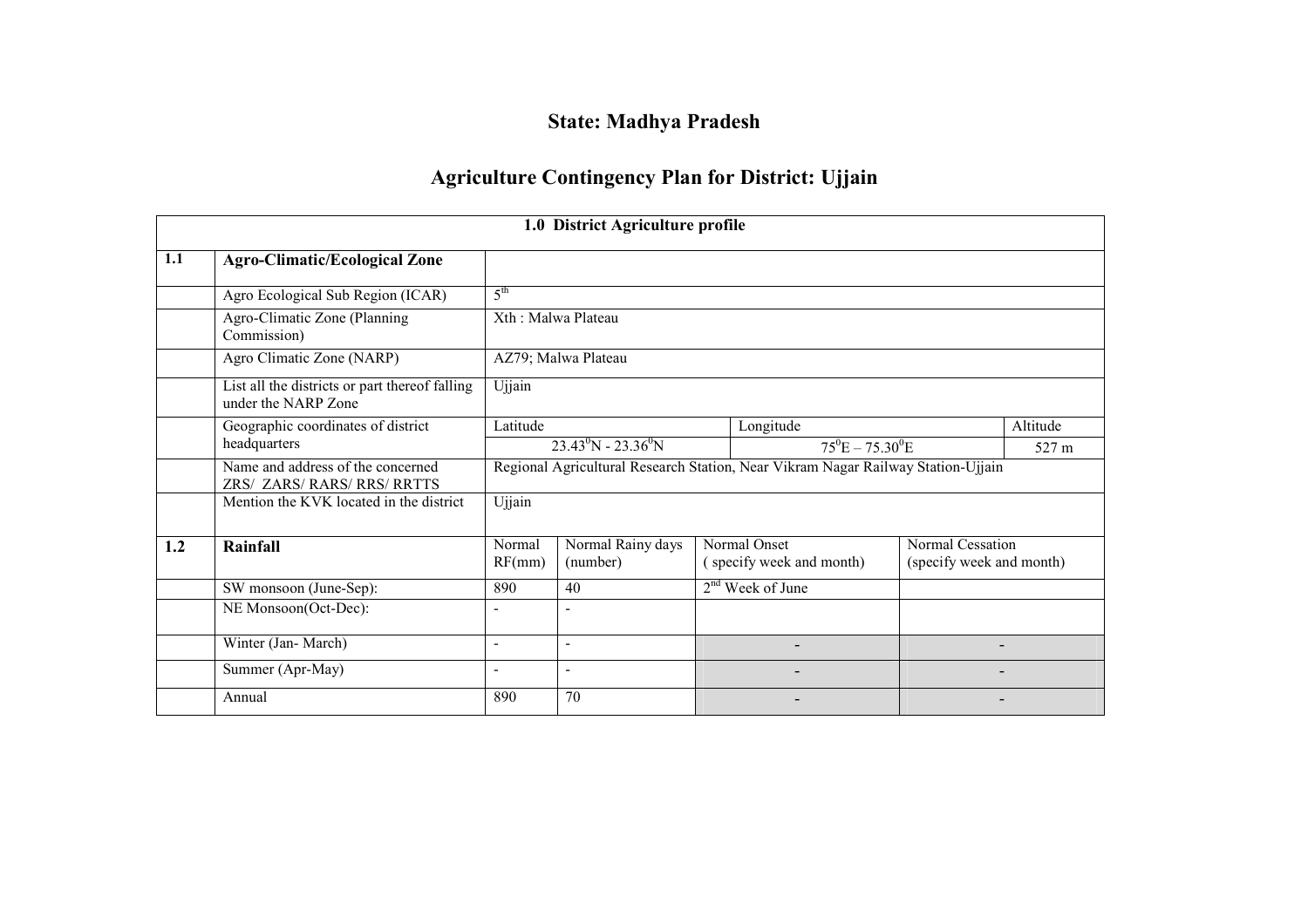| ن. | Land use         | Geographical | Cultivable | Forest | Land under       | Permanent | Cultivable | Land       | Barren and   | Current | Other   |
|----|------------------|--------------|------------|--------|------------------|-----------|------------|------------|--------------|---------|---------|
|    | pattern of the   | area         | area       | area   | non-             | pastures  | wasteland  | under      | uncultivable | fallows | fallows |
|    | district (latest |              |            |        | agricultural use |           |            | Misc. tree | land         |         |         |
|    | statistics)      |              |            |        |                  |           |            | crops and  |              |         |         |
|    |                  |              |            |        |                  |           |            | groves     |              |         |         |
|    | Area $('000 ha)$ | 609.874      | 489.025    |        | 57.6             | 39.3      | 5.8        | NA         | <b>NA</b>    | 0.8     | 1.9     |
|    |                  |              |            |        |                  |           |            |            |              |         |         |

| 1.4 | Major Soils (common names like red<br>sandy loam deep soils (etc.,)* | Area ('000 ha) | Percent $(\% )$ of total |
|-----|----------------------------------------------------------------------|----------------|--------------------------|
|     | 1. Deep soil                                                         | 539.60         | 88.68                    |
|     | 2. Medium deep soil                                                  | 11.40          | L.90                     |
|     | 3. Shallow Soil                                                      | 57.20          | 9.42                     |

| 1, 4 | Major Soils (common names like red<br>sandy loam deep soils (etc.,)* | Area $('000 ha)$ | Percent (%) of total |
|------|----------------------------------------------------------------------|------------------|----------------------|
|      | 1. Deep soil                                                         | 539.60           | 88.68                |
|      | 2. Medium deep soil                                                  | 11.40            | 1.90                 |
|      | 3. Shallow Soil                                                      | 57.20            | 9.42                 |
|      |                                                                      |                  |                      |
|      |                                                                      |                  |                      |
| 1.5  | <b>Agricultural land use</b>                                         | Area ('000 ha)   | Cropping intensity % |
|      | Net sown area                                                        | 489.1            | 163                  |
|      | Area sown more than once                                             | 289.1            |                      |

| 1.6 | Irrigation                     | Area ('000 ha) |                |                                    |
|-----|--------------------------------|----------------|----------------|------------------------------------|
|     | Net irrigated area             | 199.8          |                |                                    |
|     | Gross irrigated area           | 199.8          |                |                                    |
|     | Rainfed area                   | 289.3          |                |                                    |
|     | <b>Sources of Irrigation</b>   | Number         | Area ('000 ha) | Percentage of total irrigated area |
|     | Canals                         | 34             | 3.57           | 1.78                               |
|     | Tanks                          | 43             | 0.92           | 0.50                               |
|     | Open wells                     | 33390          | 44.26          | 22.15                              |
|     | Bore wells                     | 47753          | 131.27         | 65.70                              |
|     | Lift irrigation schemes        |                |                |                                    |
|     | Micro-irrigation               |                |                |                                    |
|     | Other sources (please specify) |                | 19.77          | 9.9                                |
|     | Total Irrigated Area           |                | 199.79         |                                    |
|     | Pump sets                      | 83597          |                |                                    |
|     | No. of Tractors                | 10926          |                |                                    |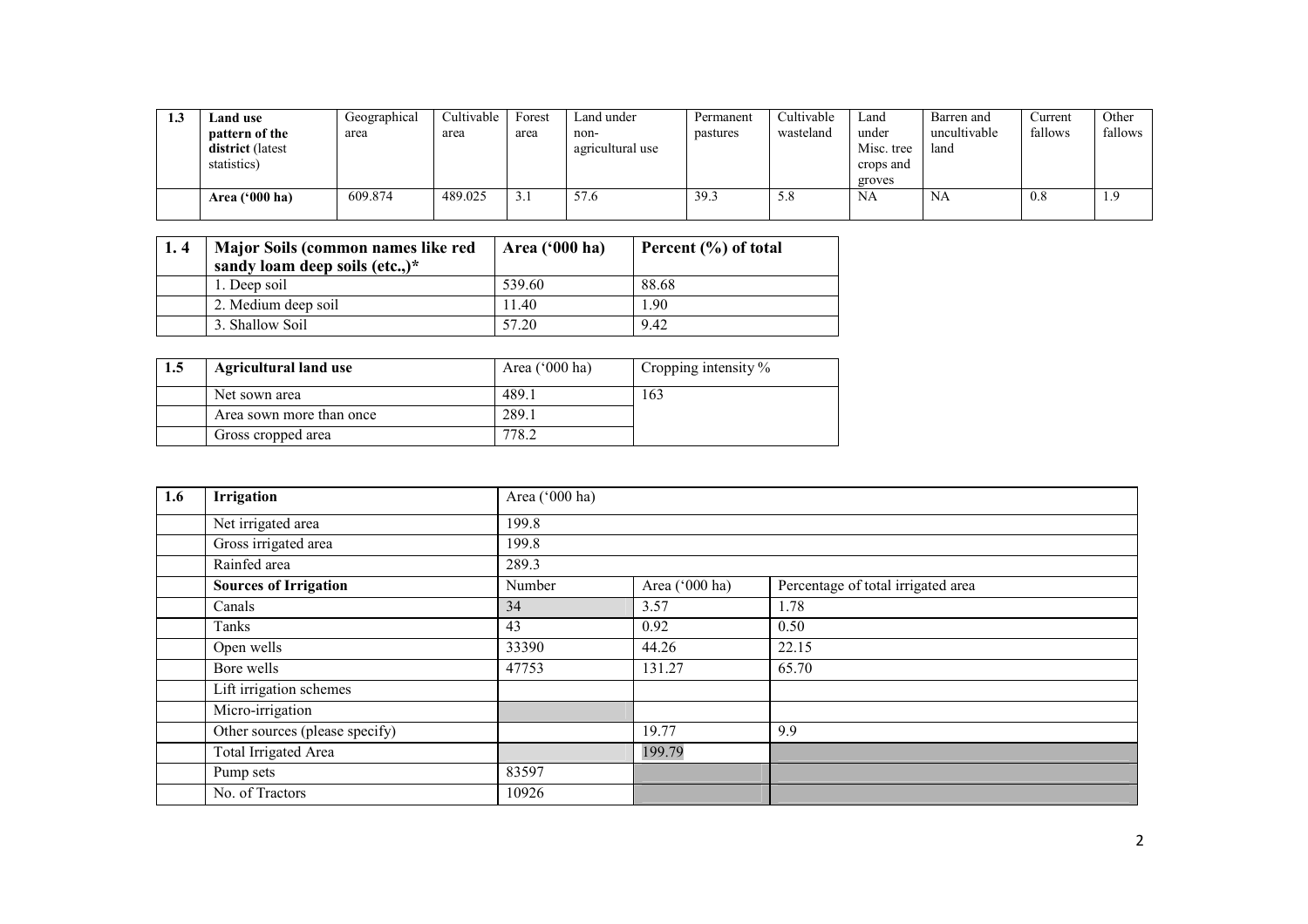| Groundwater availability and use* (Data<br>source: State/Central Ground water                                | No. of blocks/<br>Tehsils | $(\%)$ area | Quality of water (specify the problem such as high levels<br>of arsenic, fluoride, saline etc) |
|--------------------------------------------------------------------------------------------------------------|---------------------------|-------------|------------------------------------------------------------------------------------------------|
| <b>Department</b> /Board)                                                                                    |                           |             |                                                                                                |
| Over exploited                                                                                               |                           | 109%        |                                                                                                |
| Critical                                                                                                     |                           |             |                                                                                                |
| Semi-critical                                                                                                |                           |             |                                                                                                |
| Safe                                                                                                         |                           |             |                                                                                                |
| Wastewater availability and use                                                                              |                           |             |                                                                                                |
| Ground water quality                                                                                         | Good                      |             |                                                                                                |
| *over-exploited: groundwater utilization > 100%; critical: 90-100%; semi-critical: 70-90%; safe: $\leq 70\%$ |                           |             |                                                                                                |

#### 1.7 Area under major field crops & horticulture (as per latest figures) (Specify year :2008-09)

| 1.7 | S.No.               | <b>Major</b> field                     |                |               |              |               | Area ('000 ha) |              |               |                     |
|-----|---------------------|----------------------------------------|----------------|---------------|--------------|---------------|----------------|--------------|---------------|---------------------|
|     |                     | crops                                  |                | <b>Kharif</b> |              |               | Rabi           |              |               |                     |
|     |                     | cultivated                             | Irriga<br>ted  | Rainfed       | <b>Total</b> | Irrigate<br>d | Rainfed        | <b>Total</b> | <b>Summer</b> | <b>Grand</b> total  |
|     |                     | Soybean                                | $\blacksquare$ | 443.583       | 443.583      |               |                |              |               | 443.583             |
|     | $\overline{c}$      | Maize                                  | $\blacksquare$ | 7.433         | 7.433        |               |                |              |               | 7.433               |
|     | $\mathfrak{Z}$      | Sorghum                                | $\blacksquare$ | 3.925         | 3.925        |               |                |              |               | 3.925               |
|     | 4                   | Wheat                                  | $\blacksquare$ |               |              | 98.796        | $\sim$         | 98.796       |               | 98.796              |
|     | 5                   | Gram                                   |                |               |              | 163.321       | $\overline{a}$ | 163.321      |               | 163.321             |
|     | Others<br>(specify) | Mustard                                |                |               |              |               | 2.541          | 2.541        |               | 2.541               |
|     |                     | <b>Horticulture crops - Fruits</b>     |                |               |              |               |                |              |               |                     |
|     |                     | Mango                                  |                |               |              |               |                |              |               | 0.246               |
|     |                     | Guava                                  |                |               |              |               |                |              |               | 0.639               |
|     |                     | Orange+ Sweet<br>lime                  |                |               |              |               |                |              |               | $0.575+0.025=0.600$ |
|     |                     | Lemon                                  |                |               |              |               |                |              |               | 0.720               |
|     |                     | Grapes                                 |                |               |              |               |                |              |               | 0.160               |
|     |                     | Pomegranate                            |                |               |              |               |                |              |               | 0.050               |
|     |                     | <b>Custard Apples</b>                  |                |               |              |               |                |              |               | 0.140               |
|     |                     | Papaya                                 |                |               |              |               |                |              |               | 0.250               |
|     |                     | Others                                 |                |               |              |               |                |              |               | 0.160               |
|     |                     | <b>Horticulture crops - Vegetables</b> |                |               |              |               |                |              |               |                     |
|     |                     | Tomato                                 |                |               |              |               |                |              |               | 0.114               |
|     |                     | Potato                                 |                |               |              |               |                |              |               | 2.190               |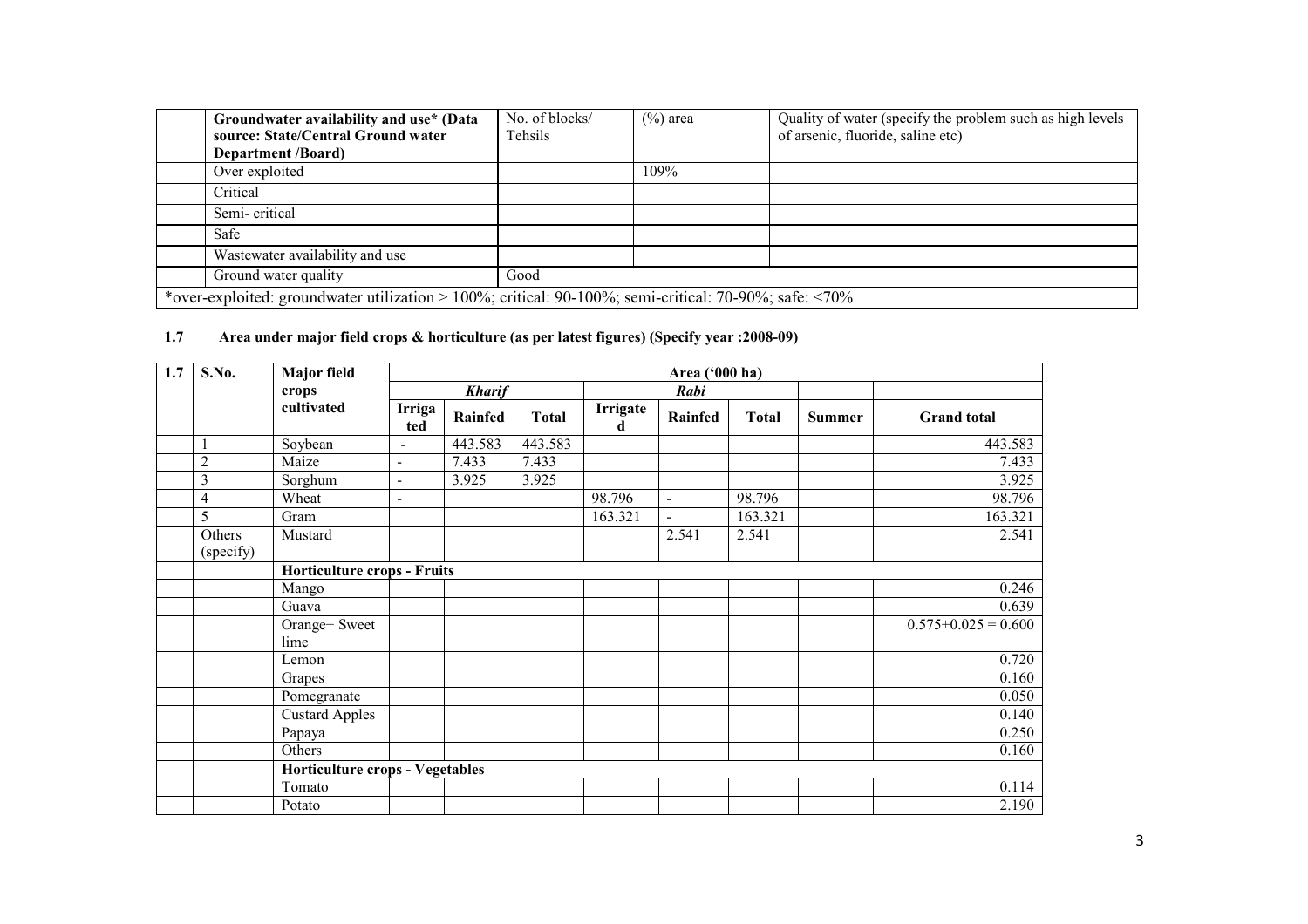| Lady's Finger                       |  |  | 0.268                   |
|-------------------------------------|--|--|-------------------------|
| <b>Brinjal</b>                      |  |  | 0.196                   |
| <b>Green Peas</b>                   |  |  | 1.650                   |
| <b>Sweet Potato</b>                 |  |  | 1.340                   |
| Cauliflower                         |  |  | 0.133                   |
| Bitter guard                        |  |  | 0.060                   |
| All guard                           |  |  | 0.192                   |
| Others                              |  |  | 2.856                   |
| <b>Horticulture crops - Spices</b>  |  |  |                         |
| Coriander                           |  |  | 3.002                   |
| Chilly                              |  |  | 4.298                   |
| Garlic                              |  |  | 3.700                   |
| Onion                               |  |  | 4.000                   |
| Fenugreek                           |  |  | 2.000                   |
| seeds                               |  |  |                         |
| Others                              |  |  | 1.000                   |
| <b>Horticulture crops - Flowers</b> |  |  |                         |
| Marigold                            |  |  | 0.212                   |
| Navrang                             |  |  | 0.145                   |
| Bijli                               |  |  | 0.035                   |
| Aster                               |  |  | 0.005                   |
| Guldawadi                           |  |  | 0.136                   |
| Others                              |  |  | 0.052                   |
| <b>Medicinal and Aromatic crops</b> |  |  |                         |
| Ashwa Gandha                        |  |  | 0.122                   |
| Ajwain, Isabgol,                    |  |  | $0.010+0.010+0.076+0.0$ |
| Basil, Kalmegh,                     |  |  | $05+0.002+0.005$        |
| Musli, Lemon                        |  |  | $=0.792$                |
| Grass                               |  |  |                         |
| Aamla                               |  |  | 0.120                   |

Source - Department of Horticulture, Ujjain Division, Ujjain (M.P.)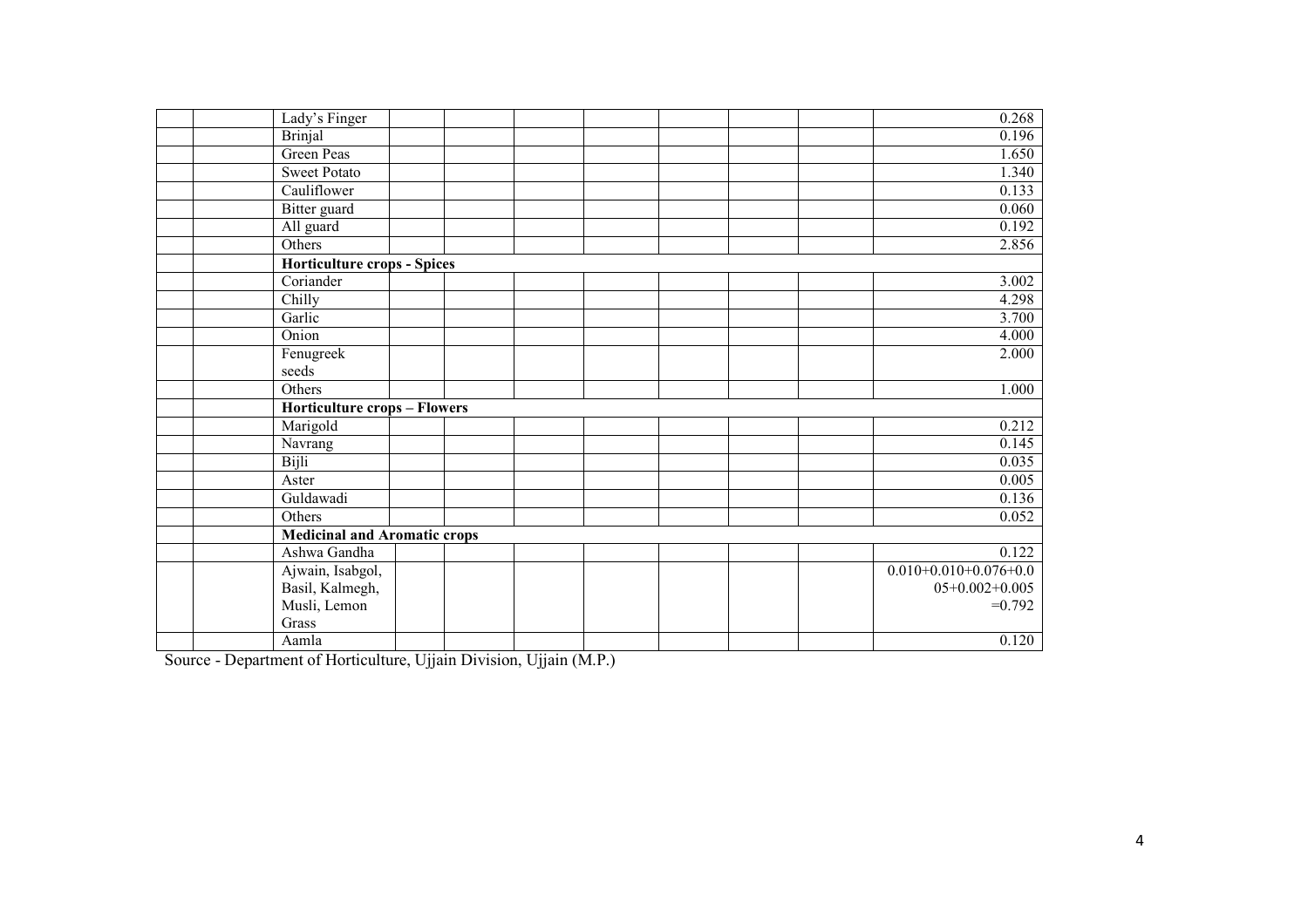| 1.8  | Livestock                                       |    |                          | <b>Male ('000)</b>     |                    | Female ('000)              |             |                                  | <b>Total ('000)</b>       |
|------|-------------------------------------------------|----|--------------------------|------------------------|--------------------|----------------------------|-------------|----------------------------------|---------------------------|
|      | Non descriptive Cattle (local low yielding)     |    |                          |                        |                    |                            |             | 334.536                          |                           |
|      | Crossbred cattle                                |    |                          |                        |                    |                            |             | 19.621                           |                           |
|      | Non descriptive Buffaloes (local low yielding)  |    |                          |                        |                    |                            |             | 251.068                          |                           |
|      | <b>Graded Buffaloes</b>                         |    |                          |                        |                    |                            |             | 57.722                           |                           |
|      | Goat                                            |    |                          |                        |                    |                            |             | 196.115                          |                           |
|      | Sheep                                           |    |                          |                        |                    |                            |             | 5.603                            |                           |
|      | Others (Camel, Pig, Yak etc.)                   |    |                          |                        |                    |                            |             | (0.081, 1.437)                   |                           |
|      | Commercial dairy farms (Number)                 |    |                          |                        |                    |                            |             |                                  |                           |
| 1.9  | <b>Poultry</b>                                  |    |                          | No. of farms           |                    |                            |             | Total No. of birds ('000)        |                           |
|      | Commercial                                      |    |                          |                        | 109.830            |                            |             |                                  |                           |
|      | Backyard                                        |    |                          |                        |                    |                            |             |                                  |                           |
| 1.10 | Fisheries (Data source: Chief Planning Officer) |    |                          |                        |                    |                            |             |                                  |                           |
|      | A. Capture                                      |    |                          |                        |                    |                            |             |                                  |                           |
|      | Marine (Data Source:<br>i)                      |    | No. of fishermen         | <b>Boats</b>           |                    |                            | <b>Nets</b> |                                  | <b>Storage facilities</b> |
|      | Fisheries                                       |    |                          |                        |                    |                            |             |                                  | (Ice plants etc.)         |
|      | Department)                                     |    |                          | Mechanized             | Non-<br>mechanized | Mechanized<br>(Trawl nets, |             | Non-mechanized<br>(Shore Seines, |                           |
|      | <b>N.A.</b>                                     |    |                          |                        |                    | Gill nets)                 |             | Stake & trap nets)               |                           |
|      |                                                 |    |                          |                        |                    |                            |             |                                  |                           |
|      |                                                 |    | 876                      | $\sim$                 | 850                | 1750                       |             | ÷.                               | $\blacksquare$            |
|      | ii) Inland (Data Source:                        |    | No. Farmer owned ponds   |                        |                    | <b>No. of Reservoirs</b>   |             | No. of village tanks             |                           |
|      | <b>Fisheries Department)</b>                    | 40 |                          |                        | 32                 |                            | 148         |                                  |                           |
|      | <b>B.</b> Culture                               |    |                          |                        |                    |                            |             |                                  |                           |
|      |                                                 |    |                          | Water Spread Area (ha) |                    | Yield (t/ha)               |             |                                  | Production ('000 tons)    |
|      | i) Brackish water (Data Source:                 |    | $\overline{\phantom{a}}$ |                        | $\blacksquare$     |                            |             | $\overline{\phantom{a}}$         |                           |
|      | MPEDA/Fisheries Department)                     |    |                          |                        |                    |                            |             |                                  |                           |
|      | ii) Fresh water (Data Source: Fisheries         |    | 2568                     |                        | 1050               |                            |             | 793                              |                           |
|      | Department)                                     |    |                          |                        |                    |                            |             |                                  |                           |
|      | <b>Others</b>                                   |    |                          |                        |                    |                            |             |                                  |                           |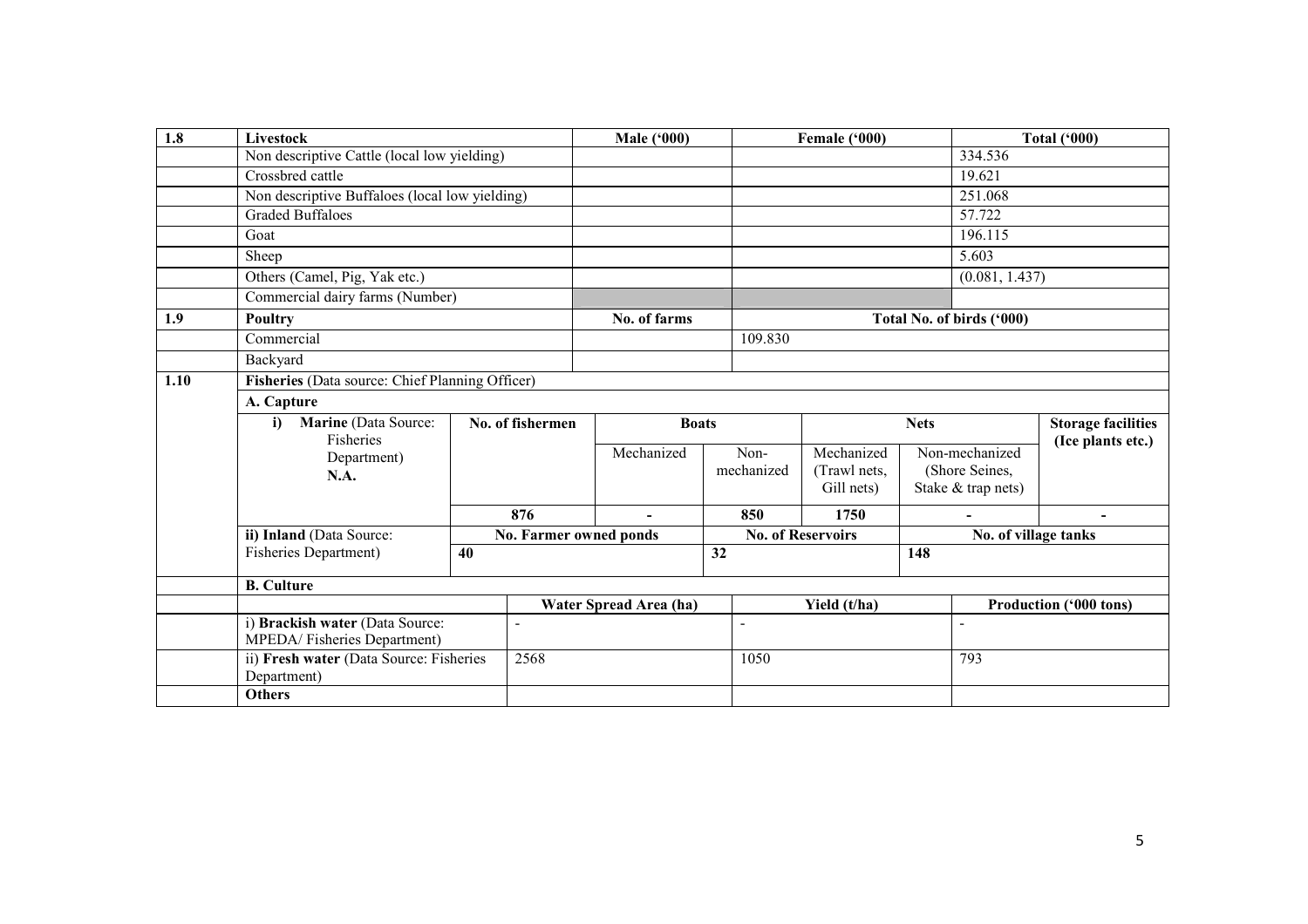| 1.11 | Name of crop                                                              |                   | Kharif       |            | Rabi         |            | <b>Summer</b> |            | <b>Total</b> | <b>Crop</b><br>residue as |
|------|---------------------------------------------------------------------------|-------------------|--------------|------------|--------------|------------|---------------|------------|--------------|---------------------------|
|      |                                                                           | Production        | Productivity | Production | Productivity | Production | Productivity  | Production | Productivity | fodder ('000              |
|      |                                                                           | (000 t)           | (kg/ha)      | (000 t)    | (kg/ha)      | (000 t)    | (kg/ha)       | (000 t)    | (kg/ha)      | tons)                     |
|      | Major Field crops (Crops to be identified based on total acreage)         |                   |              |            |              |            |               |            |              |                           |
|      | soybean                                                                   | 599.42            | 1350         |            |              |            |               | 599.42     | 1350         |                           |
|      | Maize                                                                     | 17.2              | 2550         |            |              |            |               | 17.2       | 2550         |                           |
|      | Sorghum                                                                   | 4.79              | 1350         |            |              |            |               | 4.79       | 1350         |                           |
|      | Wheat                                                                     |                   |              | 356.12     | 3000         |            |               | 356.12     | 3000         |                           |
|      | Gram                                                                      |                   |              | 215.30     | 1100         |            |               | 215.30     | 1100         |                           |
|      | Mustard                                                                   |                   |              | 2.15       | 1000         |            |               | 2.15       | 1000         |                           |
|      | Major Horticultural crops (Crops to be identified based on total acreage) |                   |              |            |              |            |               |            |              |                           |
|      | Mango                                                                     | 18.45             | 7500         |            |              |            |               |            |              |                           |
|      | Guava                                                                     | 83.07             | 13000        |            |              |            |               |            |              |                           |
|      | Orange+ Sweet                                                             | 75.62             | 27500        |            |              |            |               |            |              |                           |
|      | lime                                                                      |                   |              |            |              |            |               |            |              |                           |
|      | Lemon                                                                     | 118.80            | 16500        |            |              |            |               |            |              |                           |
|      | Grapes                                                                    | 2.24              | 1400         |            |              |            |               |            |              |                           |
|      | Pomegranate                                                               | $\overline{5.25}$ | 10500        |            |              |            |               |            |              |                           |
|      | <b>Custard Apples</b>                                                     | 14.00             | 10000        |            |              |            |               |            |              |                           |
|      | Papaya                                                                    | 62.50             | 25000        |            |              |            |               |            |              |                           |
|      | Others                                                                    | 24.00             | 15000        |            |              |            |               |            |              |                           |
|      | Horticulture                                                              |                   |              |            |              |            |               |            |              |                           |
|      | crops - Vegetables<br>Tomato                                              | 29.21             | 25400        |            |              |            |               |            |              |                           |
|      | Potato                                                                    | 459.90            | 21000        |            |              |            |               |            |              |                           |
|      |                                                                           | 24.17             | 9020         |            |              |            |               |            |              |                           |
|      | Lady's Finger<br><b>Brinjal</b>                                           | 38.22             | 19500        |            |              |            |               |            |              |                           |
|      | Green Peas                                                                | 37.125            | 2250         |            |              |            |               |            |              |                           |
|      |                                                                           |                   |              |            |              |            |               |            |              |                           |
|      | <b>Sweet Potato</b>                                                       | 298.40            | 22000        |            |              |            |               |            |              |                           |
|      | Cauliflower                                                               | 33.25             | 25000        |            |              |            |               |            |              |                           |
|      | Bitter guard                                                              | 6.07              | 10120        |            |              |            |               |            |              |                           |
|      | All guard                                                                 | 22.08             | 11500        |            |              |            |               |            |              |                           |
|      | Others                                                                    | 228.48            | 8000         |            |              |            |               |            |              |                           |

## 1.11 Production and Productivity of major crops (2008-09;)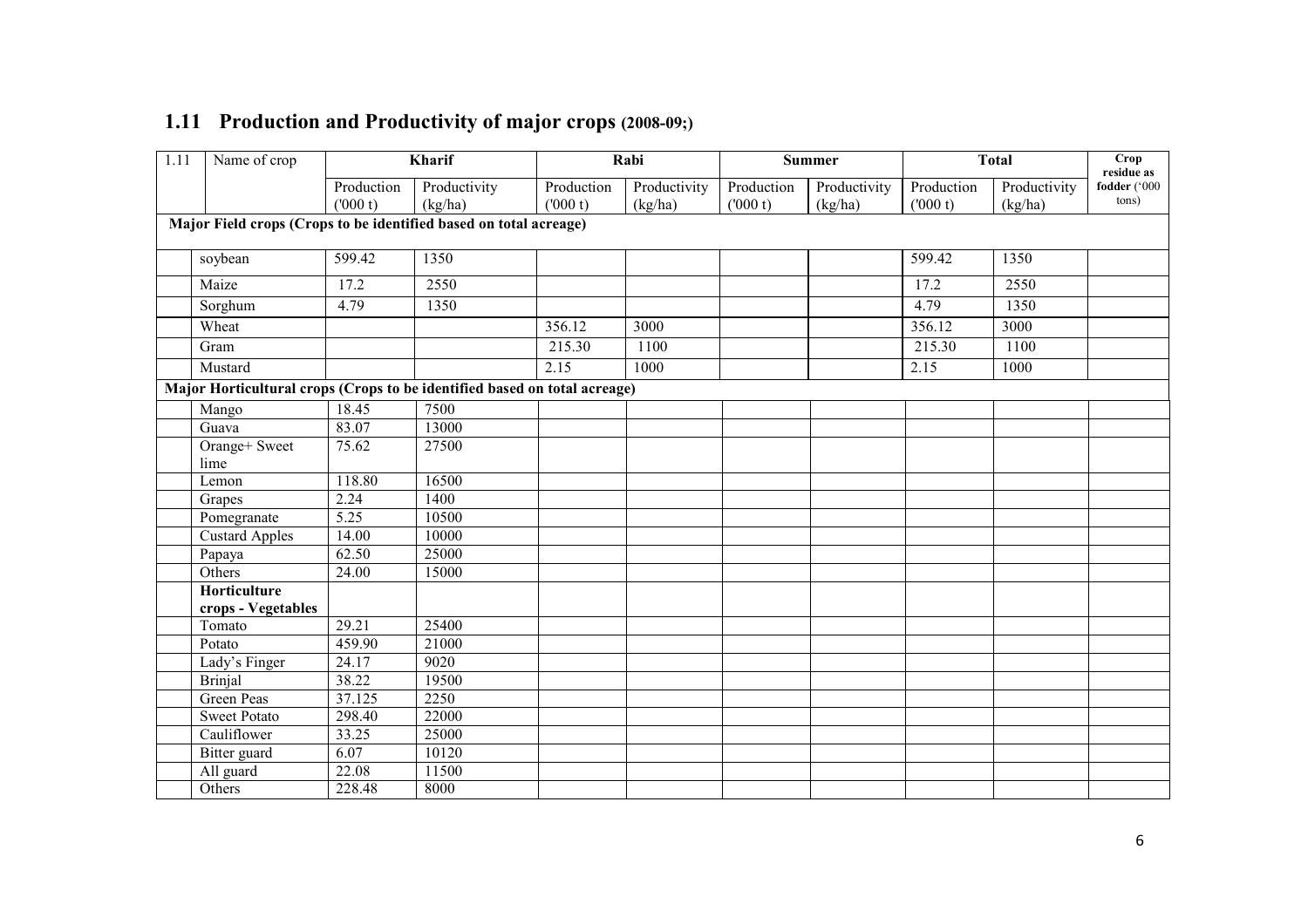| Horticulture                        |                |                 |  |  |  |  |
|-------------------------------------|----------------|-----------------|--|--|--|--|
| crops - Spices                      |                |                 |  |  |  |  |
| Coriander                           | 43.22          | 1440            |  |  |  |  |
| Chilly                              | 223.49         | 5200            |  |  |  |  |
| Garlic                              | 37.00          | 1000            |  |  |  |  |
| Onion                               | 780.00         | 19500           |  |  |  |  |
| Fenugreek seeds                     | 780.00         | 3900            |  |  |  |  |
| Others                              | 30.00          | 3000            |  |  |  |  |
| <b>Horticulture crops - Flowers</b> |                |                 |  |  |  |  |
| Marigold                            | 11.02          | 5200            |  |  |  |  |
| Navrang                             | 6.52           | 4500            |  |  |  |  |
| Bijli                               | 1.41           | 4040            |  |  |  |  |
| Aster                               | 0.375          | 7500            |  |  |  |  |
| Guldawadi                           | 14.96          | 11000           |  |  |  |  |
| Others                              | 5.46           | 10500           |  |  |  |  |
| <b>Medicinal and Aromatic crops</b> |                |                 |  |  |  |  |
| Ashwa Gandha                        | 1.70           | 1400            |  |  |  |  |
| Ajwain, Isabgol,                    | $0.10+0.15+$   | $1000+1500+150$ |  |  |  |  |
| Basil, Kalmegh,                     | $1.14 + 0.065$ | $0+1300+2400+7$ |  |  |  |  |
| Musli, Aamla,                       | $+0.048+9.1$   | $660+3000=$     |  |  |  |  |
| Lemon Grass                         | $9+0.15=10$ .  | 18360           |  |  |  |  |
|                                     | 843            |                 |  |  |  |  |
| <b>Plantation crops</b>             |                |                 |  |  |  |  |
| Eg., industrial                     |                |                 |  |  |  |  |
| pulpwood crops                      |                |                 |  |  |  |  |
| etc.                                |                |                 |  |  |  |  |
| <b>Fodder crops</b>                 |                |                 |  |  |  |  |
|                                     |                |                 |  |  |  |  |
|                                     |                |                 |  |  |  |  |
|                                     |                |                 |  |  |  |  |
|                                     |                |                 |  |  |  |  |
| <b>Total fodder crop</b>            |                |                 |  |  |  |  |
| area                                |                |                 |  |  |  |  |
| <b>Grazing land</b>                 |                |                 |  |  |  |  |
| Sericulture etc                     |                |                 |  |  |  |  |
| Others (specify)                    |                |                 |  |  |  |  |
|                                     |                |                 |  |  |  |  |

Source - Department of Horticulture, Ujjain Division, Ujjain (M.P.)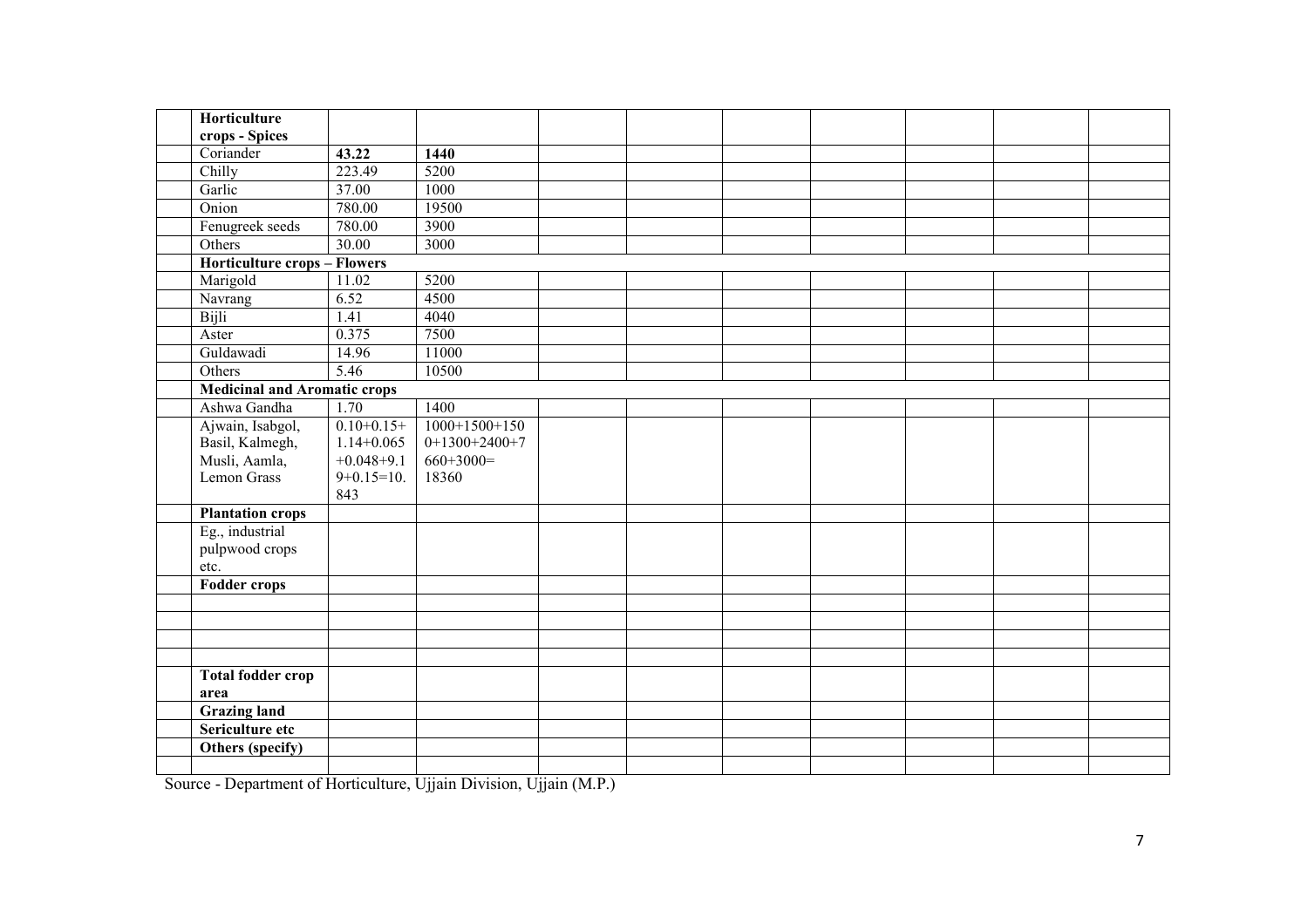| 1.12 | Sowing window for 5<br>major field crops<br>(start and end of normal)<br>sowing period) | Crop 1: Soybean                | 2: Maize                        | 3: Gram                      | 4: Wheat                     |
|------|-----------------------------------------------------------------------------------------|--------------------------------|---------------------------------|------------------------------|------------------------------|
|      | Kharif-Rainfed                                                                          | $20^{th}$ June – $7^{th}$ July | $20^{th}$ June – $15^{th}$ July |                              |                              |
|      | Kharif-Irrigated                                                                        |                                |                                 |                              |                              |
|      | Rabi-Rainfed                                                                            |                                |                                 | $15^{th}$ Oct- $7^{th}$ Nov. | $20^{th}$ Oct- $5^{th}$ Nov. |
|      | Rabi-Irrigated                                                                          |                                |                                 | $1st$ week Nov – 15 Dec.     | $Nov - 15 Dec.$              |

| 1.13 | What is the major contingency the district is prone to? (Tick mark)    | Regular | <b>Occasional</b> | <b>None</b> |
|------|------------------------------------------------------------------------|---------|-------------------|-------------|
|      | Drought                                                                | V       |                   |             |
|      | Flood                                                                  |         |                   |             |
|      | Cyclone                                                                |         |                   |             |
|      | Hail storm                                                             |         |                   |             |
|      | Heat wave                                                              |         |                   |             |
|      | Cold wave                                                              |         |                   |             |
|      | Frost                                                                  |         |                   |             |
|      | Sea water intrusion                                                    |         |                   | V           |
|      | Pests and disease outbreak (specify)Soybean: Girdle Beetle, Semilooper |         |                   |             |
|      | Others (specify) Gram: Gram Pod Borer                                  |         |                   |             |

|  | 1.14 Include Digital maps of<br>the district for | Location map of district within State as Annexure I | Enclosed: Yes |
|--|--------------------------------------------------|-----------------------------------------------------|---------------|
|  |                                                  | Mean annual rainfall as Annexure 2                  | Enclosed: Yes |
|  |                                                  | Soil map as Annexure 3                              | Enclosed: Yes |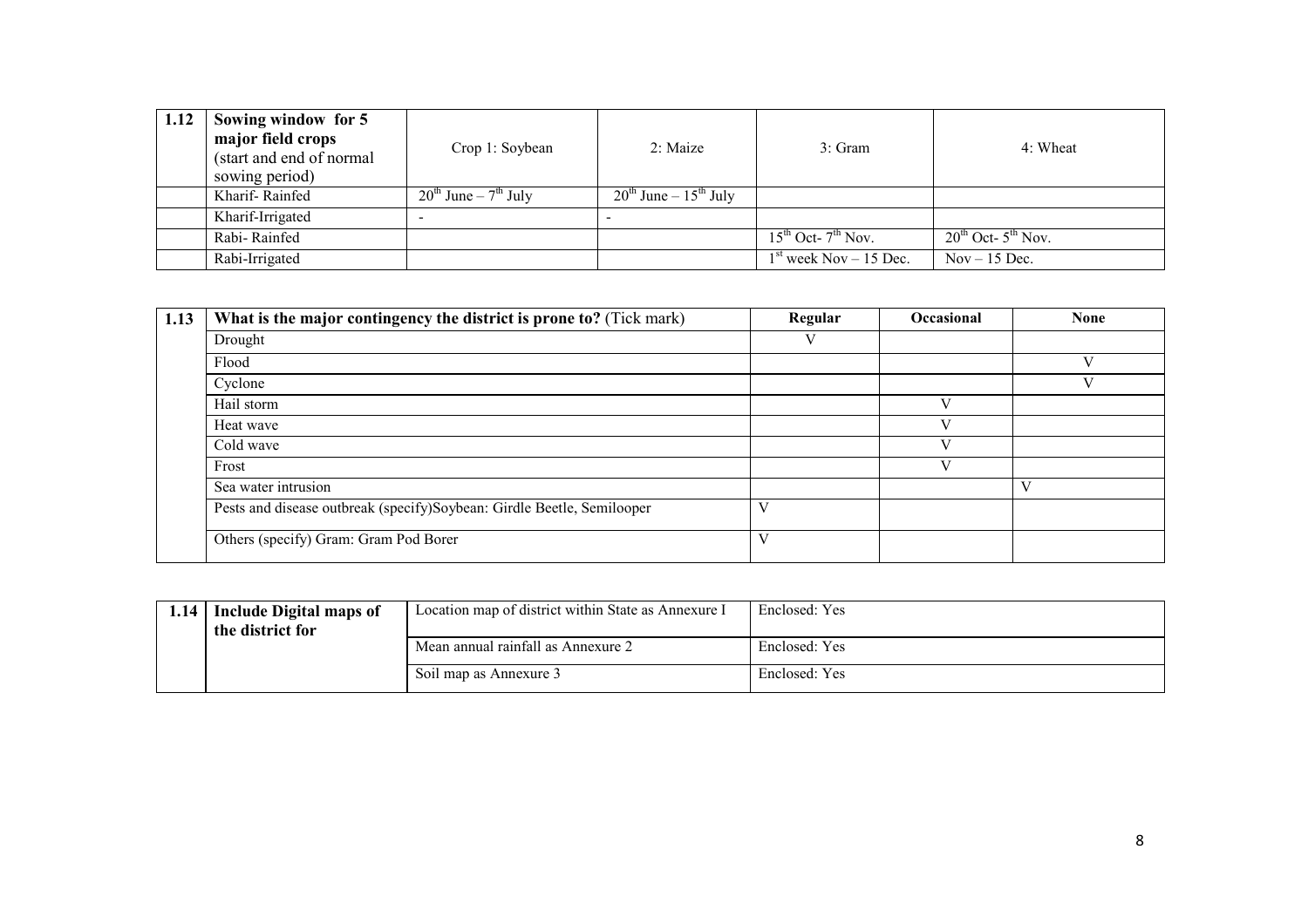Annexure I Location map of Ujjain district

Annexure II Mean annual rainfall

Annexure III Soil map

(Source: NBSS&LUP, Amravati Road, Nagpur)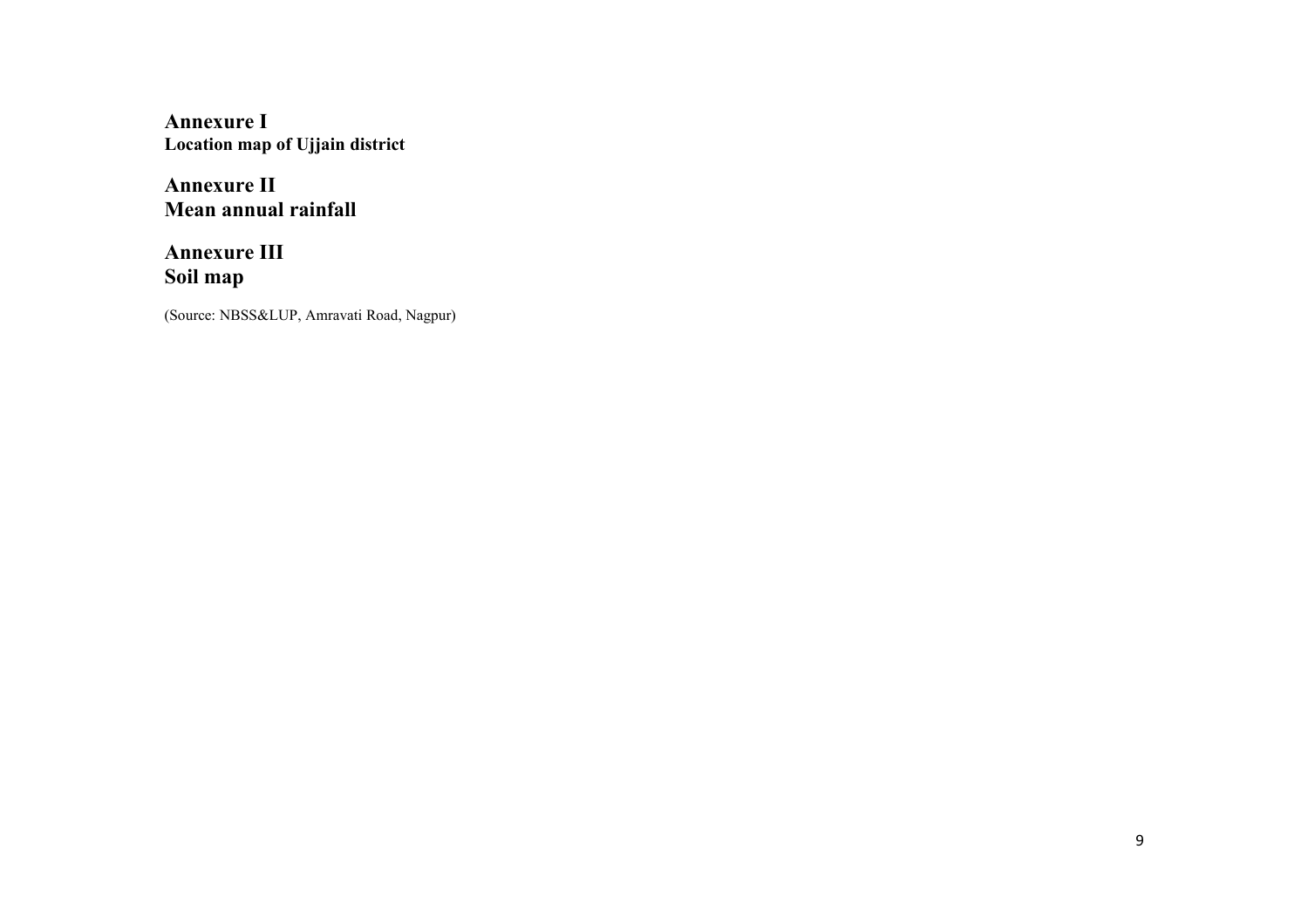## 2.0 Strategies for weather related contingencies

#### 2.1 Drought

## 2.1.1 Rainfed situation

| Condition                                                     |                                                |                                              | <b>Suggested Contingency measures</b>                                          |                                                                                                                                     |                                                   |  |
|---------------------------------------------------------------|------------------------------------------------|----------------------------------------------|--------------------------------------------------------------------------------|-------------------------------------------------------------------------------------------------------------------------------------|---------------------------------------------------|--|
| <b>Early season</b><br>drought (delayed                       | <b>Major Farming</b><br>situation <sup>a</sup> | Normal Crop/<br>Cropping system <sup>b</sup> | Change in crop / cropping<br>system <sup>c</sup> including variety             | Agronomic measures <sup>d</sup>                                                                                                     | <b>Remarks</b> on<br>Implementation <sup>e</sup>  |  |
| onset)                                                        |                                                |                                              |                                                                                |                                                                                                                                     |                                                   |  |
|                                                               |                                                |                                              | 4                                                                              |                                                                                                                                     | 6                                                 |  |
| Delay by 2 weeks<br>(June 4 <sup>th</sup> week)<br>$month)^*$ | Deep black soil                                | Soybean-Wheat<br>Soybean-Gram                | Soybean/urad/Mung/<br>Tur/Maize/ Wheat<br>Soybean/urad/Mung/<br>Tur/Maize/Gram | Apply 20 % higher seed rate and 20%<br>reduced fertilizers<br>Apply 20 % higher seed rate and 20%<br>reduced fertilizers            | -link SAU,NSC<br>And farmers<br>societies for the |  |
|                                                               | Shallow Soil                                   | Soybean-Gram                                 | Urad/Mung/ Maize/Hyb.<br>Sorghum/Gram                                          | Apply moisture conservation<br>practices, conservation tillage, use<br>presoaked & deep seeding, foliar<br>application of nutrients | good quality seed                                 |  |

| <b>Condition</b>                        |                                                                                                |                               | <b>Suggested Contingency measures</b>                                                                                      |                                                                                                 |                                                                        |  |
|-----------------------------------------|------------------------------------------------------------------------------------------------|-------------------------------|----------------------------------------------------------------------------------------------------------------------------|-------------------------------------------------------------------------------------------------|------------------------------------------------------------------------|--|
| Early season drought<br>(delayed onset) | <b>Major Farming</b><br>Normal Crop/<br>cropping system <sup>b</sup><br>situation <sup>a</sup> |                               | Change in crop/cropping system <sup>c</sup>                                                                                | Agronomic measures <sup>d</sup>                                                                 | <b>Remarks</b> on<br>Implementation <sup>e</sup>                       |  |
|                                         |                                                                                                |                               |                                                                                                                            |                                                                                                 | h                                                                      |  |
| Delay by 4 weeks (Specify<br>month)     | Deep black soil                                                                                | Soybean-Wheat<br>Soybean-Gram | early maturing var. of soybean <i>i.e.</i> JS<br>93-05, JS 95-60 followed by wheat<br>Soybean/urad/Mung/<br>Tur/Maize/Gram | Apply 20 % higher seed<br>rate<br>Apply 20 % higher seed<br>rate and 20% reduced<br>fertilizers | link SAU, NSC<br>And farmers<br>societies for the<br>good quality seed |  |
|                                         | <b>Shallow Soil</b>                                                                            | Soybean-Gram                  | Urad(JU-86) followed by gram var.<br><i>i.e.</i> JG-74, U-21                                                               | Apply 20 % higher seed<br>rate and 20% reduced<br>fertilizers                                   |                                                                        |  |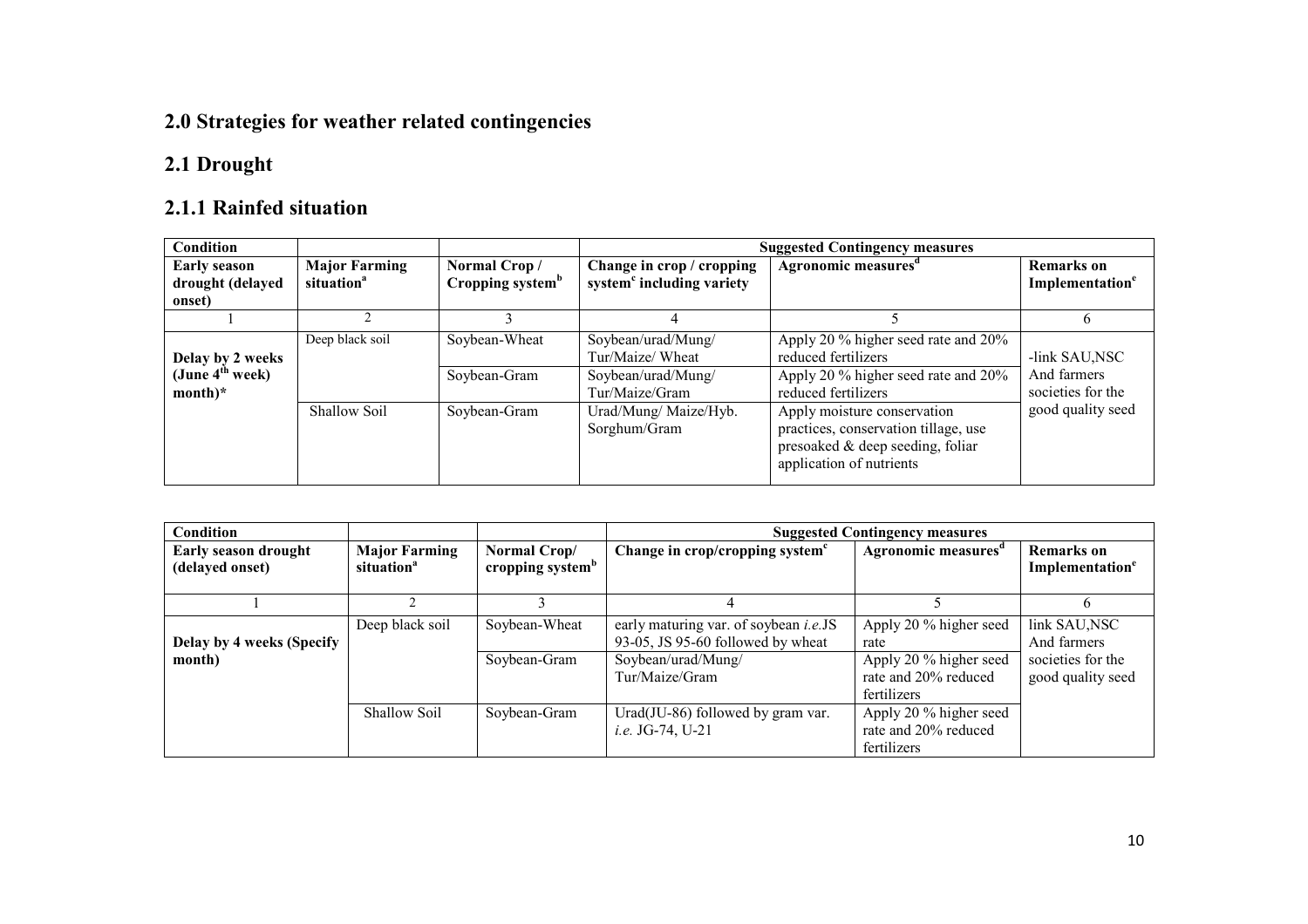| Condition                               |                                                |                                |                                                 | <b>Suggested Contingency measures</b>                                                                                                         |                                                  |
|-----------------------------------------|------------------------------------------------|--------------------------------|-------------------------------------------------|-----------------------------------------------------------------------------------------------------------------------------------------------|--------------------------------------------------|
| <b>Early season</b><br>drought (delayed | <b>Major Farming</b><br>situation <sup>a</sup> | <b>Normal</b><br>Crop/cropping | Change in<br>crop/cropping system $c$           | Agronomic measures <sup>d</sup>                                                                                                               | <b>Remarks</b> on<br>Implementation <sup>e</sup> |
| onset)                                  |                                                | system <sup>b</sup>            |                                                 |                                                                                                                                               |                                                  |
|                                         |                                                |                                | 4                                               |                                                                                                                                               | 6                                                |
| Delay by 6 weeks                        | Deep black soil                                | Soybean-Wheat                  | Soybean-Wheat                                   | early maturing var. of soybean <i>i.e.</i> JS<br>93-05, JS 95-60 followed by wheat                                                            | link SAU, NSC<br>And farmers                     |
| (Specify month)                         |                                                | Soybean-Gram                   | Grow Urad/Mung/Til<br>followed by Safflower     | Apply 20 % higher seed rate                                                                                                                   | societies for the<br>good quality seed           |
|                                         | Shallow Soil                                   | Soybean-Gram                   | Urad-Til intercropping<br>followed by safflower | Apply 20 % higher seed rate and 20%<br>reduced fertilizers then recommended<br>level, conservation tillage, use<br>presoaked $&$ deep seeding |                                                  |

| Condition                   |                        |                             |                                 | <b>Suggested Contingency measures</b> |                              |
|-----------------------------|------------------------|-----------------------------|---------------------------------|---------------------------------------|------------------------------|
| <b>Early season drought</b> | <b>Major Farming</b>   | <b>Normal Crop/cropping</b> | Change in                       | Agronomic measures                    | <b>Remarks</b> on            |
| (delayed onset)             | situation <sup>a</sup> | system <sup>p</sup>         | crop/cropping system $\epsilon$ |                                       | Implementation               |
|                             |                        |                             |                                 |                                       |                              |
|                             | Deep black soil        | Soybean-Wheat               | Til-Toria                       | Conservation tillage, use             | link SAU,NSC                 |
| Delay by 8 weeks            |                        | Sovbean-Gram                |                                 | presoaked $\&$ deep seeding, foliar   | And farmers societies        |
| (Specify month)             | Shallow Soil           | Soybean-Gram                | Fellow-Gram                     | application of nutrients.             | for the good quality<br>seed |

#### \*Matrix for specifying condition of early season drought due to delayed onset of monsoon (2, 4, 6 & 8 weeks) compared to normal onset (2.1.1)

| Normal onset            | Month and week for specifying condition of early season drought due to delayed onset of monsoon |                         |                         |                        |  |  |  |  |
|-------------------------|-------------------------------------------------------------------------------------------------|-------------------------|-------------------------|------------------------|--|--|--|--|
| (Month and week)        | Delay in onset of monsoon by                                                                    |                         |                         |                        |  |  |  |  |
|                         | 2 wks                                                                                           | 4 wks                   | 6 wks                   | 8 wks                  |  |  |  |  |
| June $1st$ wk           | June $3^{rd}$ wk                                                                                | July $1st$ wk           | July $3^{\text{rd}}$ wk | Aug $1st$ wk           |  |  |  |  |
| June $2nd$ wk           | June $4^{\text{th}}$ wk                                                                         | July $2^{nd}$ wk        | July $4^{th}$ wk        | Aug $2^{nd}$ wk        |  |  |  |  |
| June $3^{\text{rd}}$ wk | July $1st$ wk                                                                                   | July $3^{\text{rd}}$ wk | Aug $1st$ wk            | Aug $3^{\text{rd}}$ wk |  |  |  |  |
| June $4^{\text{th}}$ wk | July $2^{nd}$ wk                                                                                | July $4^{th}$ wk        | Aug $2^{nd}$ wk         | Aug $4^{\text{th}}$ wk |  |  |  |  |
| July $1st$ wk           | July $3^{\text{rd}}$ wk                                                                         | Aug $1st$ wk            | Aug $3^{\text{rd}}$ wk  | Sep $1st$ wk           |  |  |  |  |
| July $2^{nd}$ wk        | July $4^{th}$ wk                                                                                | Aug $2^{nd}$ wk         | Aug $4^{\text{th}}$ wk  | Sep $2^{nd}$ wk        |  |  |  |  |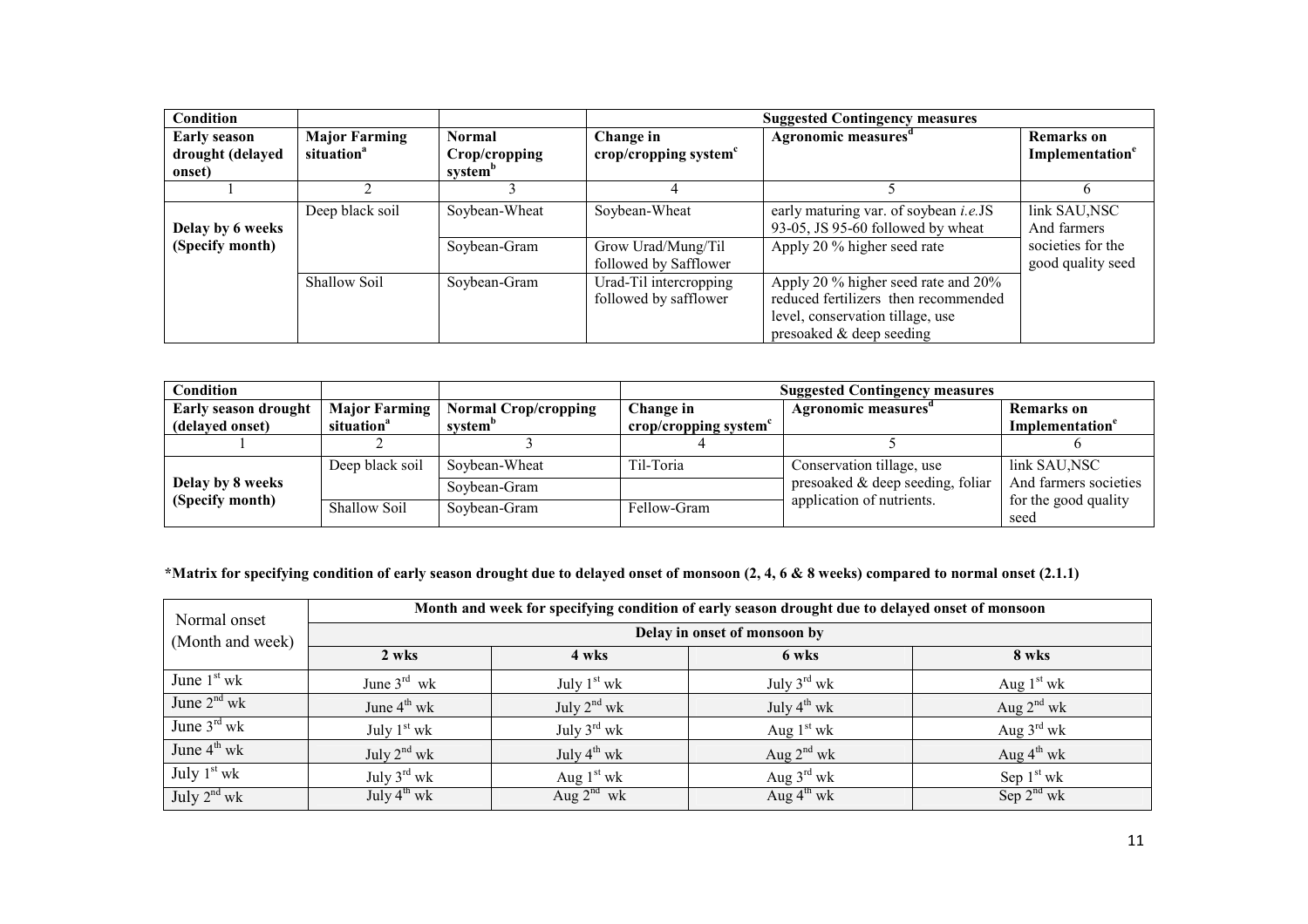| <b>Condition</b>             |                        |                              |                              | <b>Suggested Contingency measures</b> |                             |
|------------------------------|------------------------|------------------------------|------------------------------|---------------------------------------|-----------------------------|
| Early season drought         | <b>Major Farming</b>   | Normal Crop/                 | Crop management <sup>c</sup> | Soil nutrient & moisture              | <b>Remarks</b> on           |
| (Normal onset)               | situation <sup>a</sup> | cropping system <sup>b</sup> |                              | conservation measues <sup>a</sup>     | Implementation <sup>e</sup> |
|                              |                        |                              |                              |                                       |                             |
| <b>Normal onset followed</b> | Deep black soil        | Soybean $-$ Wheat            | Gap filling with             | Use organic mulch in crop             | link SAU, NSC               |
| by 15-20 days dry spell      |                        | Soybean - Gram               | improved varieties           | rows soil mulch through               | And farmers societies       |
| after sowing leading to      | Shallow Soil           | Soybean - Gram               | Apply Kulpa for              | interculture                          | for the good quality        |
| poor germination/crop        |                        |                              | moisture conservation        | Life saving irrigation                | seedLink watersheds         |
| stand etc.                   |                        |                              | and weed management,         | Ridges and furrow/BBF                 | and MGNREGA for             |
|                              |                        |                              |                              | system                                | farm pond technology        |

| <b>Condition</b>                                                                                 |                                                |                                                |                                                                                                    | <b>Suggested Contingency measures</b>                                                   |                                                                                                                         |
|--------------------------------------------------------------------------------------------------|------------------------------------------------|------------------------------------------------|----------------------------------------------------------------------------------------------------|-----------------------------------------------------------------------------------------|-------------------------------------------------------------------------------------------------------------------------|
| Mid season drought<br>(long dry spell,<br>consecutive 2 weeks<br>rainless $(>2.5$ mm)<br>period) | <b>Major Farming</b><br>situation <sup>a</sup> | Normal<br>Crop/cropping<br>system <sup>b</sup> | Crop management $c$                                                                                | Soil nutrient &<br>moisture<br>conservation<br>measues <sup>d</sup>                     | Remarks on Implementation <sup>e</sup>                                                                                  |
|                                                                                                  |                                                | 3                                              |                                                                                                    |                                                                                         |                                                                                                                         |
| At vegetative stage                                                                              | Deep black soil                                | $Sovbean - Wheat$                              | Foliar application of 2% urea<br>or MOP during the dry spell<br>Apply Kulpa for weed<br>management | Dust mulch through<br>frequent interculture<br>Organic mulch in<br>crop rows Ridges and | Proper training and guidance to<br>the farmer by the extension<br>officers information by linking<br>KVK and ATMA, link |
|                                                                                                  |                                                | Soybean - Gram                                 | Foliar application of<br>antitransparent and growth<br>regulators                                  | furrows/BBF system<br>Life saving irrigation                                            | SAU,NSC<br>And farmers societies for the<br>good quality seed. Link                                                     |
|                                                                                                  | Shallow Soil                                   | $Soybean - Gram$                               | Foliar application of<br>antitransparent and growth<br>regulators                                  |                                                                                         | watersheds and MGNREGA<br>for farm pond technology                                                                      |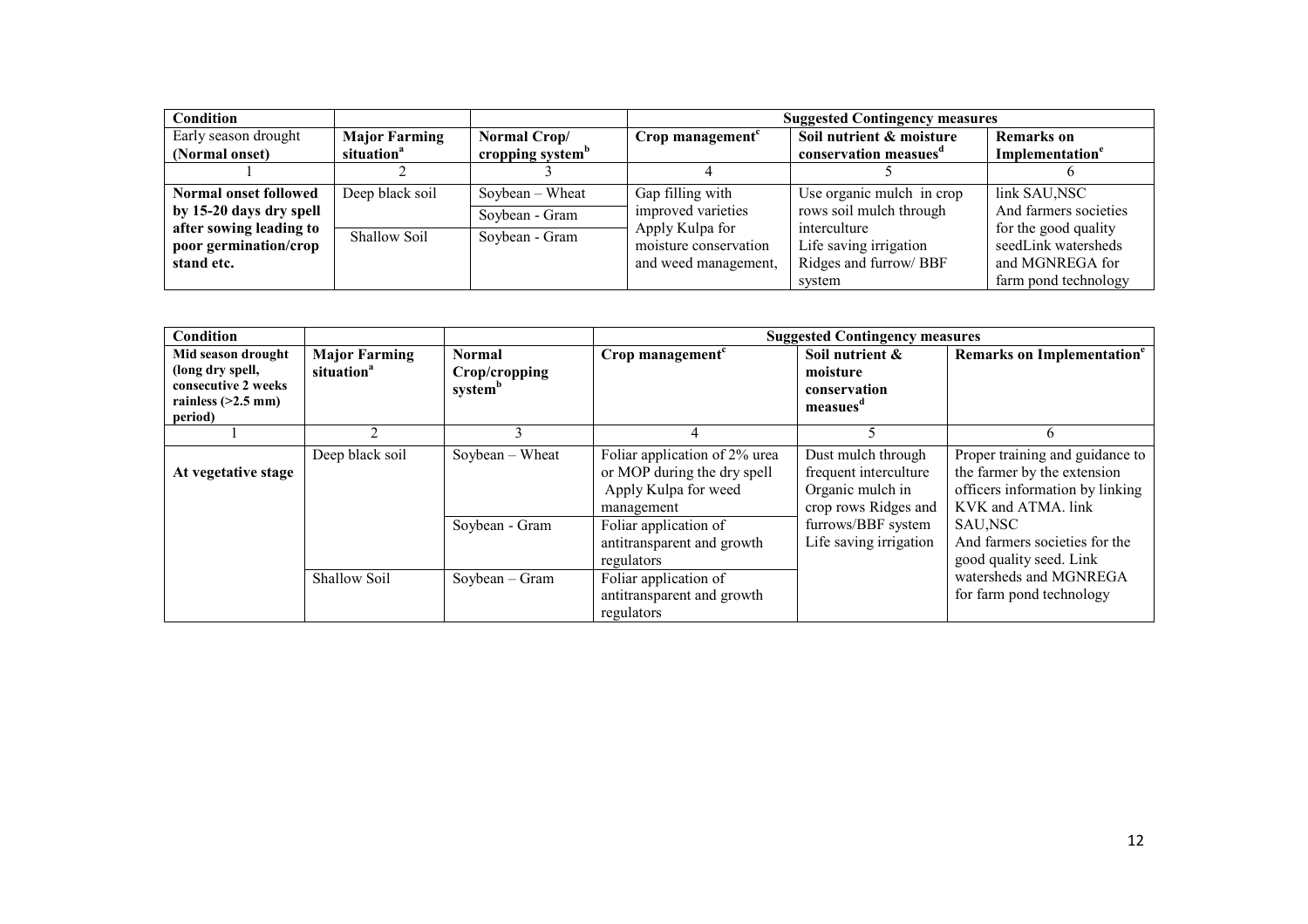| <b>Condition</b>                          |                                                |                                           |                                                                                             | <b>Suggested Contingency measures</b>                                                                           |                                                                                                                                                 |
|-------------------------------------------|------------------------------------------------|-------------------------------------------|---------------------------------------------------------------------------------------------|-----------------------------------------------------------------------------------------------------------------|-------------------------------------------------------------------------------------------------------------------------------------------------|
| Mid season<br>drought (long dry<br>spell) | <b>Major Farming</b><br>situation <sup>a</sup> | <b>Normal</b><br>Crop/cropping<br>systemb | Crop management $c$                                                                         | Soil nutrient &<br>moisture<br>conservation<br>measues                                                          | Rem arks on<br>Implementation <sup>e</sup>                                                                                                      |
|                                           |                                                |                                           | 4                                                                                           |                                                                                                                 | 6                                                                                                                                               |
| At flowering/<br>fruiting stage           | Deep black soil                                | $Sovbean - Wheat$<br>Soybean - Gram       | Foliar application<br>of cycocel or 2% urea /MOP<br>during the dry spell<br>Weed management | Dust mulch through<br>frequebnt interculture<br>organic mulch in crop<br>rows Life saving<br>irrigation of farm | training<br>and<br>Proper<br>guidance to the farmer by<br>officers<br>extension<br>the<br>information by linking KVK<br>and ATMA. link SAU, NSC |
|                                           | Shallow Soil                                   | Soybean - Gram                            | Foliar application<br>of cycocel or 2% urea /MOP<br>during the dry spell<br>Weed management | pond water                                                                                                      | and farmers societies for the<br>good quality seed<br>Link<br>watersheds<br>and<br>MGNREGA for farm pond<br>technology                          |

| Condition               |                        |                     |                                                                              | <b>Suggested Contingency measures</b>                                                                   |                                                                                                                                                                                             |
|-------------------------|------------------------|---------------------|------------------------------------------------------------------------------|---------------------------------------------------------------------------------------------------------|---------------------------------------------------------------------------------------------------------------------------------------------------------------------------------------------|
| <b>Terminal drought</b> | <b>Major Farming</b>   | <b>Normal</b>       | Crop management <sup>c</sup>                                                 | Rabi Crop planning <sup>d</sup>                                                                         | Remarks on Implementation <sup>e</sup>                                                                                                                                                      |
| (Early withdrawal       | situation <sup>a</sup> | Crop/cropping       |                                                                              |                                                                                                         |                                                                                                                                                                                             |
| of monsoon)             |                        | system <sup>b</sup> |                                                                              |                                                                                                         |                                                                                                                                                                                             |
|                         |                        |                     | 4                                                                            |                                                                                                         | h                                                                                                                                                                                           |
|                         | Deep black soil        | Soybean - Wheat     |                                                                              | If the damage is severe,                                                                                | Proper training and guidance to                                                                                                                                                             |
|                         |                        | $Soybean - Gram$    | Foliar application                                                           | Plan for land preparation                                                                               | the farmer by the extension                                                                                                                                                                 |
|                         | <b>Shallow Soil</b>    | $Soybean - Gram$    | of cycocel/ urea $\omega$ %<br>during the dry spell<br>Life saving rrigation | of chickpea/mustard<br>apply dry sowing for<br>gram/mustard and use<br>moisture conservation<br>tillage | officers information by linking<br>KVK and ATMA. link SAU,<br>NSC and farmers societies for<br>the good quality seed<br>Link<br>watersheds<br>and<br>MGNREGA for farm<br>pond<br>technology |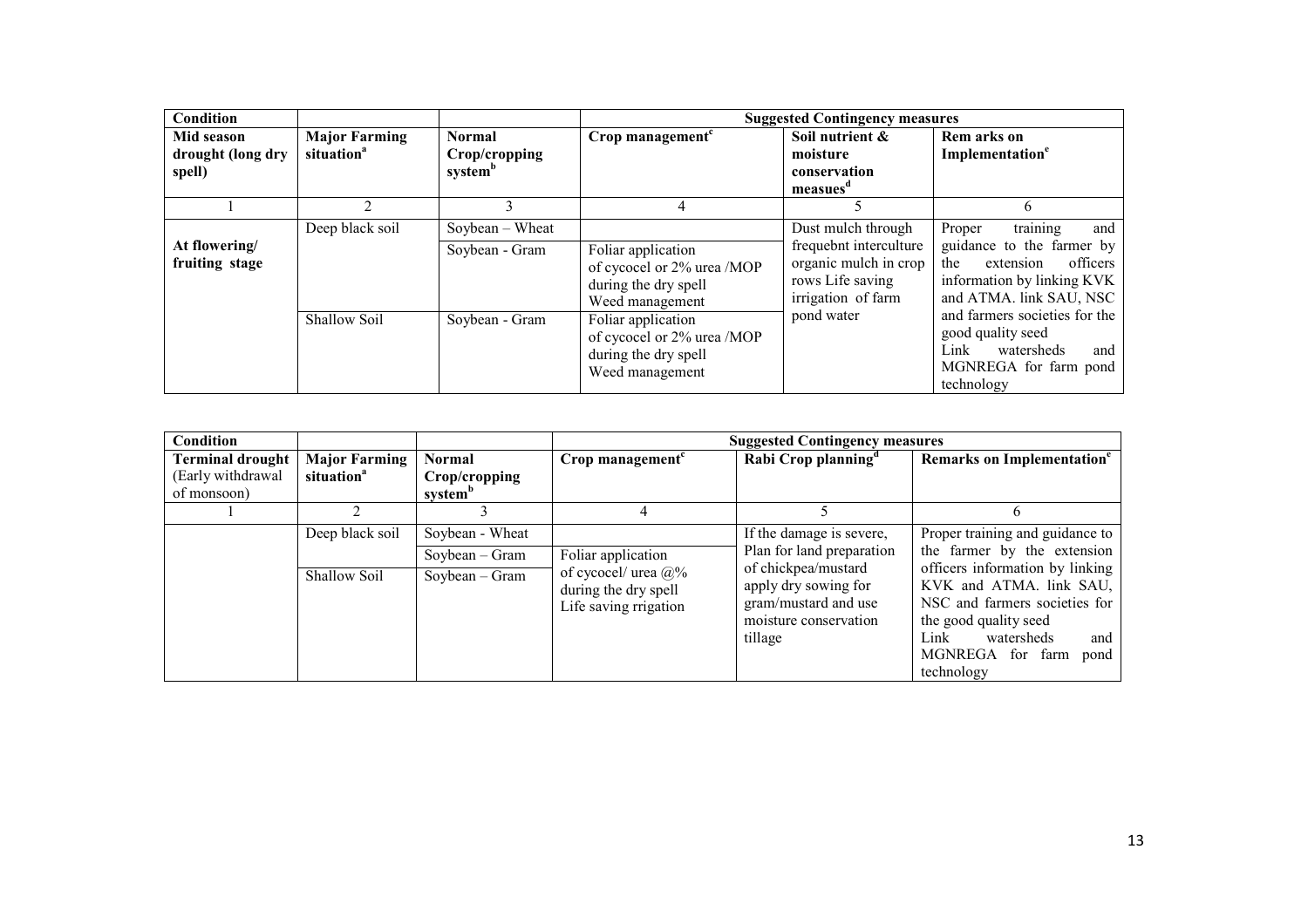| Condition                              |                                                                                                                                        |                                              | <b>Suggested Contingency measures</b>          |                     |                                                  |  |
|----------------------------------------|----------------------------------------------------------------------------------------------------------------------------------------|----------------------------------------------|------------------------------------------------|---------------------|--------------------------------------------------|--|
|                                        | <b>Major Farming situation</b>                                                                                                         | Normal Crop/<br>cropping system <sup>g</sup> | Change in crop/cropping<br>system <sup>"</sup> | Agronomic measures' | <b>Remarks</b> on<br>Implementation <sup>J</sup> |  |
|                                        |                                                                                                                                        |                                              |                                                |                     |                                                  |  |
| Delayed release of                     | Mention source of irrigation,                                                                                                          |                                              |                                                |                     |                                                  |  |
| water in canals due<br>to low rainfall | topography (upland/lowland) and soil<br>colour $\&$ depth Eg; canal irrigated<br>shallow red soils; tankfed medium<br>deep black soils | N.A.                                         |                                                |                     |                                                  |  |

### 2.1.2 Drought - Irrigated situation: N.A.

| Condition                                                                        |                        |                                      | <b>Suggested Contingency measures</b> |                    |                             |
|----------------------------------------------------------------------------------|------------------------|--------------------------------------|---------------------------------------|--------------------|-----------------------------|
|                                                                                  | <b>Major Farming</b>   | Normal                               | Change in crop/cropping               | Agronomic measures | Remarks on                  |
|                                                                                  | situation <sup>1</sup> | Crop/cropping<br>system <sup>8</sup> | system"                               |                    | Implementation <sup>1</sup> |
| Non release of water in<br>canals under delayed onset of<br>monsoon in catchment | <b>N.A.</b>            |                                      |                                       |                    |                             |

| <b>Condition</b>  |                        |                             | <b>Suggested Contingency measures</b> |                       |                    |  |
|-------------------|------------------------|-----------------------------|---------------------------------------|-----------------------|--------------------|--|
|                   | <b>Major Farming</b>   | <b>Normal Crop/cropping</b> | Change in crop/cropping               | Agronomic measures    | Remarks on         |  |
|                   | situation <sup>1</sup> | system <sup>g</sup>         | system <sup>n</sup>                   |                       | Implementation     |  |
| Lack of inflows   | Deep black soils       | Gram / Mustard              | Gram/Mustard intercropping            | Select short duration | Create awareness   |  |
| into tanks due to |                        |                             | with safflower                        | varieties             | on technologies to |  |
| insufficient      |                        |                             | Intercropping:                        | Sowing on ridges and  | the farmers        |  |
| /delayed onset of |                        |                             | Gram-Linseed                          | furrows/BBF system    | through KVK and    |  |
| monsoon           |                        |                             | Gram – Safflower                      |                       | <b>ATMA</b>        |  |
|                   |                        |                             | Mustard - Gram                        |                       |                    |  |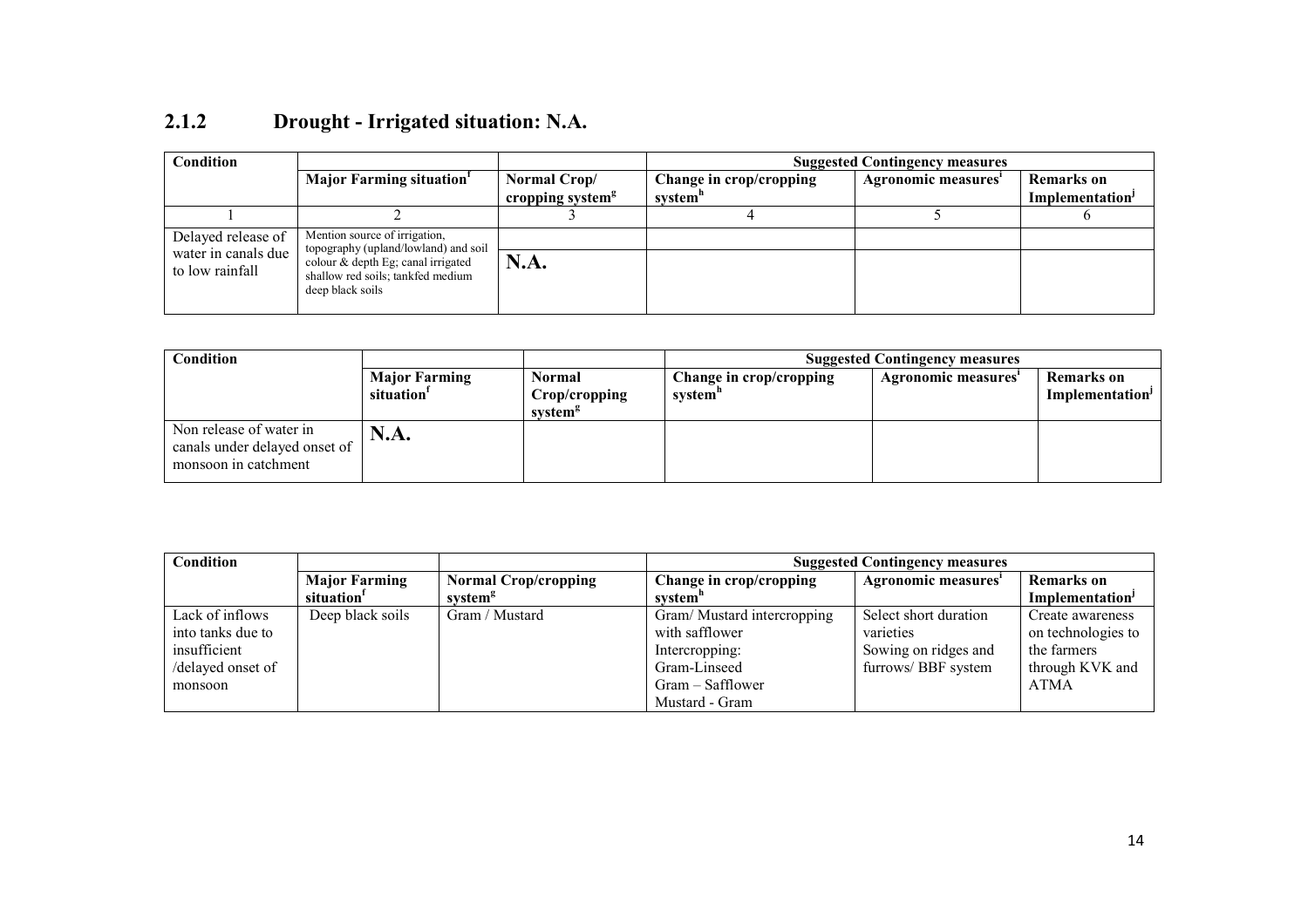| <b>Condition</b>                                               |                                                |                                                    |                                                                | <b>Suggested Contingency measures</b>                                                                               |                                                                                  |
|----------------------------------------------------------------|------------------------------------------------|----------------------------------------------------|----------------------------------------------------------------|---------------------------------------------------------------------------------------------------------------------|----------------------------------------------------------------------------------|
|                                                                | <b>Major Farming</b><br>situation <sup>1</sup> | <b>Normal Crop/cropping</b><br>system <sup>g</sup> | Change in crop/cropping<br>system"                             | Agronomic measures'                                                                                                 | <b>Remarks</b> on<br>Implementation <sup>J</sup>                                 |
| Insufficient<br>groundwater<br>recharge due to<br>low rainfall | Deep black soils                               | Gram/Mustard                                       | use dei chickpea varieties<br><i>i.e.</i> JG-11, JG-74, & U-21 | Ridge and<br>furrowseeding, Give<br>irrigation at critical crop<br>growth stages Irrigation<br>in Alternate furrows | Create awareness<br>on technologies to<br>the farmers<br>through KVK and<br>ATMA |
| Any other<br>condition (specify)                               | <b>NA</b>                                      |                                                    |                                                                |                                                                                                                     |                                                                                  |

# 2.2 Unusual rains (untimely, unseasonal etc) (for both rainfed and irrigated situations

| Condition                                                               | <b>Suggested contingency measure</b>                                                                                                                                                                                                                                                                                                                      |                                                                                                                                                                                                                                                                                                                                 |                                                                                                            |                                                                                                                               |
|-------------------------------------------------------------------------|-----------------------------------------------------------------------------------------------------------------------------------------------------------------------------------------------------------------------------------------------------------------------------------------------------------------------------------------------------------|---------------------------------------------------------------------------------------------------------------------------------------------------------------------------------------------------------------------------------------------------------------------------------------------------------------------------------|------------------------------------------------------------------------------------------------------------|-------------------------------------------------------------------------------------------------------------------------------|
| Continuous high rainfall in a<br>short span leading to water<br>logging | Vegetative stage <sup>k</sup>                                                                                                                                                                                                                                                                                                                             | Flowering stage <sup>1</sup>                                                                                                                                                                                                                                                                                                    | Crop maturity stage <sup>m</sup>                                                                           | Post harvest <sup>n</sup>                                                                                                     |
|                                                                         | $\mathfrak{D}$                                                                                                                                                                                                                                                                                                                                            | 3                                                                                                                                                                                                                                                                                                                               | 4                                                                                                          | 5                                                                                                                             |
| Crop1 (specify) Soybean                                                 | Drain excess water<br>Top dressing with N 10-20<br>kg/ha at optimum soil<br>moisture                                                                                                                                                                                                                                                                      | Drain excess water<br>Intercultivation to loosen<br>the soil and improve<br>aeration<br>Foliar spray with 2%<br>urea/DAP to regain lost<br>vigour                                                                                                                                                                               | Drain excess water<br>Harvesting on a clear<br>sunny day<br>Shift the produce to<br>safer place            | Maintain optimum<br>moisture content in<br>grain $910-12%$ ) by<br>drying before bagging<br>and marketing                     |
| Crop2 Maize                                                             | Drain the excess water as early<br>as possible<br>Apply 20 kg $N + 10$ kg K /ha<br>after draining excess water<br>Take up inter cultivation and at<br>optimum soil moisture<br>condition to loosen and aerate<br>the soil and to control weeds<br>Earthenup the crop for<br>anchorage<br>Spray $KNO_3$ 1 % or water<br>soluble fertilizers like 19-19-19, | Drain the excess water as early<br>as possible<br>Apply 20 kg $N + 10$ kg K /ha<br>after draining excess water<br>Spray $KNO_3$ 1 % or water<br>soluble fertilizers like 19-19-19,<br>20-20-20, 21-21-21 at 1% to<br>support nutrition<br>Take up timely control<br>measures for sheath blight and<br>post flowering stalk rots | Drain the excess water as<br>early as possible<br>Allow the crop to dry<br>completely before<br>harvesting | Harvest the cobs after<br>the they are dried up<br>properly. Dry the grain<br>to optimum moisture<br>condition before storing |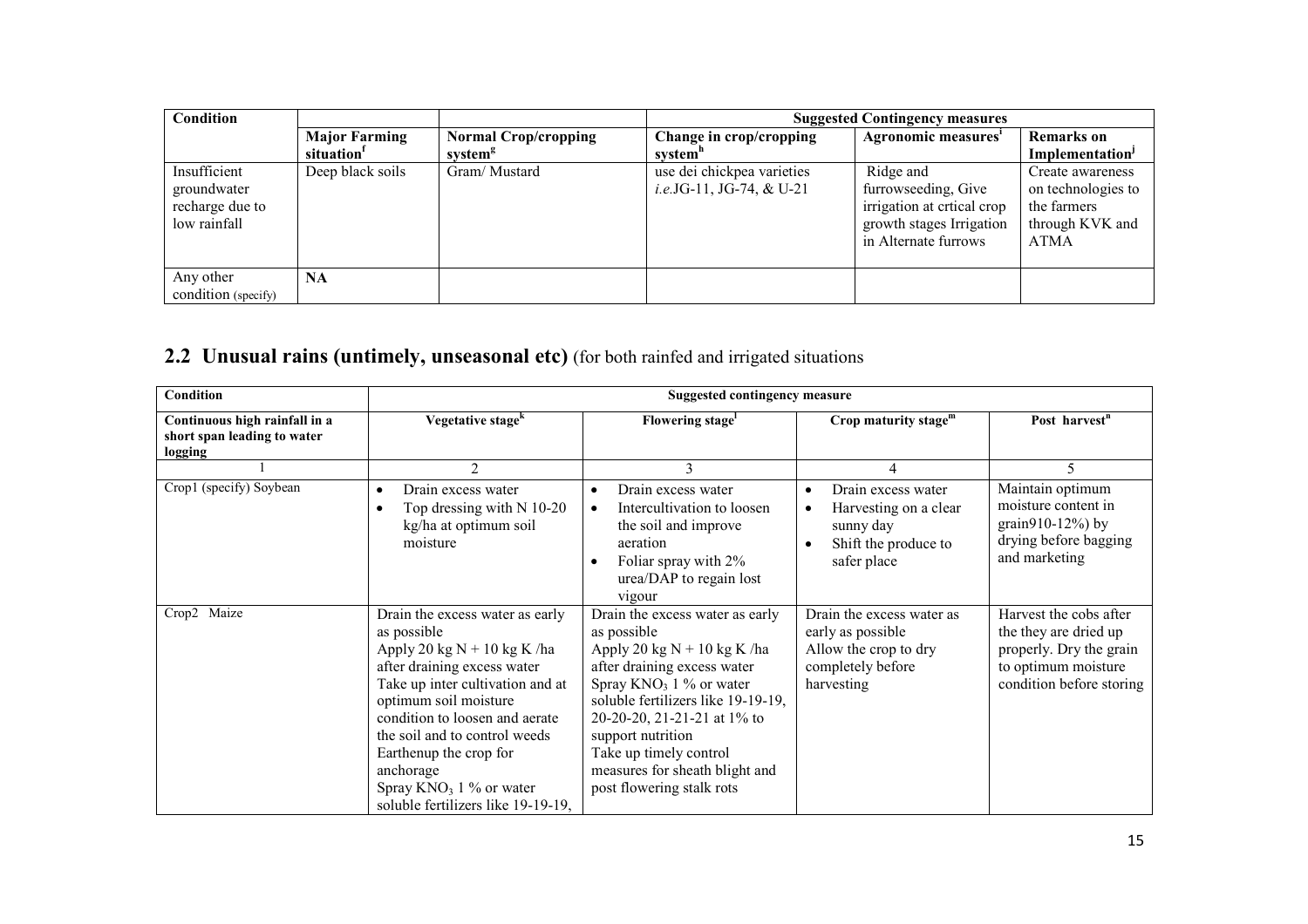|                      | 20-20-20, 21-21-21 at 1% to     |                                 |                                      |                        |
|----------------------|---------------------------------|---------------------------------|--------------------------------------|------------------------|
|                      | support nutrition               |                                 |                                      |                        |
|                      | Take up timely control          |                                 |                                      |                        |
|                      | measures for Pink stem borer,   |                                 |                                      |                        |
|                      | sheath blight and Turcicum leaf |                                 |                                      |                        |
|                      | blight                          |                                 |                                      |                        |
| Crop3 Gram           | Drain excess water              | Drain excess water              | Drain excess water                   | Dry the grain at       |
|                      | Foliar spray with 2% urea after | Foliar spray with 2% urea after | Harvest of the produce on            | optimum moisture       |
|                      | ceasation of rains              | ceasation of rains              | clear sunny day                      | content before bagging |
|                      |                                 |                                 |                                      | and marketing          |
| Crop4 Wheat          | Drain excess water with proper  | Drain excess water with proper  | Drain excess water with              | Well dry the produce   |
|                      | drainage                        | drainage                        | proper drainage                      | up to 10-12% moisture  |
|                      | Take up interculture at optimum | Top dressing of 20-30 kg N/ha   | Allow the crop to                    | before storage         |
|                      | moisture to loosen and aerate   | at optimum moisture for better  | completely dry before                |                        |
|                      | the soil and also to control    | growth                          | harvest                              |                        |
|                      | weeds Top dressing of 20-30 kg  | Adopt need based plant          | Harvest the produce on clear         |                        |
|                      | N/ha at optimum moisture for    | proection measures              | sunny day                            |                        |
| Crop5                | better growth                   |                                 |                                      |                        |
|                      |                                 |                                 |                                      |                        |
| Horticulture         |                                 |                                 |                                      |                        |
| Crop1 (specifyFruits | Proper drainage and removal of  | Prop Proper drainage and        | Proper drainage and                  | Store fruits in well   |
|                      | excess water from root zone     | removal of excess water from    | removal of excess water              | ventilized temporary   |
|                      | Staking of plants               | root zone                       | from root zone                       | structures before      |
|                      | Nutrient application at optimum | Staking of plants               | Spray fungicide like                 | marketing              |
|                      | moisture for better growth      | Nutrient application at optimum | Bavastin $(a)$ 1 gm/lit of water     | Market the fruits as   |
|                      |                                 | moisture for better growth      | after rain as a preventive           | early as possible      |
|                      |                                 |                                 | measure to control fungus<br>disease |                        |
|                      |                                 |                                 | Go for staking if needed             |                        |
|                      |                                 |                                 | Harvest mature produce on            |                        |
|                      |                                 |                                 | clear sunny day                      |                        |
|                      |                                 |                                 | Fallen fruits may be                 |                        |
|                      |                                 |                                 | collected, graded and                |                        |
|                      |                                 |                                 | marketed if feasible                 |                        |
| Crop2 Vegetables     | Proper drainage and removal of  | Proper drainage and removal of  | Proper drainage and                  |                        |
|                      | excess water from root zone     | excess water from root zon      | removal of excess water              |                        |
|                      |                                 | Spraying the crop with          | from root zone                       |                        |
|                      |                                 | cypermithrin@0.1% to contron    |                                      |                        |
|                      |                                 | fruit borer                     |                                      |                        |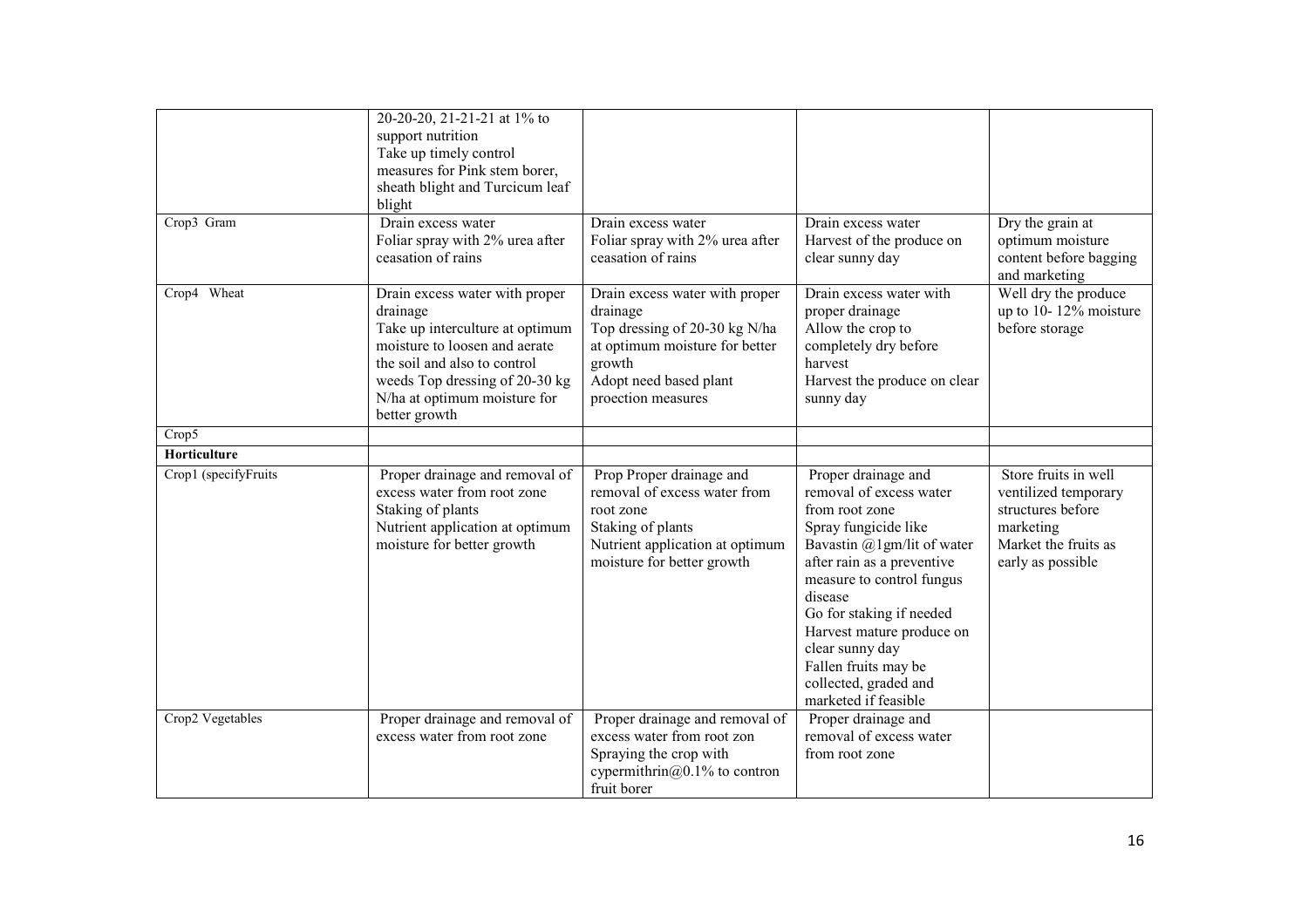| Heavy rainfall with high speed     |                                                                                                                                                                                                                                                                                                                                                                                                                                                                                                                       |                                                                                                                                                                                                                                                                                                                                 |                                                                                                                                                  |                                                                                                                               |
|------------------------------------|-----------------------------------------------------------------------------------------------------------------------------------------------------------------------------------------------------------------------------------------------------------------------------------------------------------------------------------------------------------------------------------------------------------------------------------------------------------------------------------------------------------------------|---------------------------------------------------------------------------------------------------------------------------------------------------------------------------------------------------------------------------------------------------------------------------------------------------------------------------------|--------------------------------------------------------------------------------------------------------------------------------------------------|-------------------------------------------------------------------------------------------------------------------------------|
| winds in a short span <sup>2</sup> |                                                                                                                                                                                                                                                                                                                                                                                                                                                                                                                       |                                                                                                                                                                                                                                                                                                                                 |                                                                                                                                                  |                                                                                                                               |
| Crop1 (specify) Soybean            | Drain excess water<br>$\bullet$<br>Top dressing with N 10-20<br>$\bullet$<br>kg/ha at optimum soil<br>moisture                                                                                                                                                                                                                                                                                                                                                                                                        | Drain excess water<br>$\bullet$<br>Intercultivation to loosen<br>$\bullet$<br>the soil and improve<br>aeration<br>Foliar spray with 2%<br>$\bullet$<br>urea/DAP to regain lost<br>vigour                                                                                                                                        | Drain excess water<br>$\bullet$<br>Harvesting on a clear<br>sunny day<br>Shift the produce to<br>$\bullet$<br>safer place                        | Maintain optimum<br>moisture content in<br>grain910-12%) by<br>drying before bagging<br>and marketing                         |
| Crop2 Maize                        | Drain the excess water as early<br>as possible<br>Apply 20 kg $N + 10$ kg K /ha<br>after draining excess water<br>Take up inter cultivation and at<br>optimum soil moisture<br>condition to loosen and aerate<br>the soil and to control weeds<br>Earthenup the crop for<br>anchorage<br>Spray $KNO_3$ 1 % or water<br>soluble fertilizers like 19-19-19,<br>20-20-20, 21-21-21 at 1% to<br>support nutrition<br>Take up timely control<br>measures for Pink stem borer,<br>sheath blight and Turcicum leaf<br>blight | Drain the excess water as early<br>as possible<br>Apply 20 kg $N + 10$ kg K /ha<br>after draining excess water<br>Spray $KNO_3$ 1 % or water<br>soluble fertilizers like 19-19-19,<br>20-20-20, 21-21-21 at 1% to<br>support nutrition<br>Take up timely control<br>measures for sheath blight and<br>post flowering stalk rots | Drain the excess water as<br>early as possible<br>Allow the crop to dry<br>completely before<br>harvesting                                       | Harvest the cobs after<br>the they are dried up<br>properly. Dry the grain<br>to optimum moisture<br>condition before storing |
| Crop3 Gram                         | Drain excess water<br>Foliar spray with 2% urea after<br>ceasation of rains                                                                                                                                                                                                                                                                                                                                                                                                                                           | Drain excess water<br>Foliar spray with 2% urea after<br>ceasation of rains<br>Apply flowering promoting<br>hormonal spray(GA3)ins                                                                                                                                                                                              | Drain excess water<br>Harvest of the produce on<br>clear sunny day                                                                               | Dry the grain at<br>optimum moisture<br>content before bagging<br>and marketing                                               |
| Crop4 Wheat                        | Drain excess water with proper<br>drainage<br>Take up interculture at optimum<br>moisture to loosen and aerate<br>the soil and also to control<br>weeds Top dressing of 20-30 kg<br>N/ha at optimum moisture for                                                                                                                                                                                                                                                                                                      | Drain excess water with proper<br>drainage<br>Top dressing of 20-30 kg N/ha<br>at optimum moisture for better<br>growth<br>Adopt need based plant<br>proection measures                                                                                                                                                         | Drain excess water with<br>proper drainage<br>Allow the crop to<br>completely dry before<br>haevest<br>Harvest the produce on clear<br>sunny day | Well dry the produce<br>up to 10-12 moisture<br>before storage                                                                |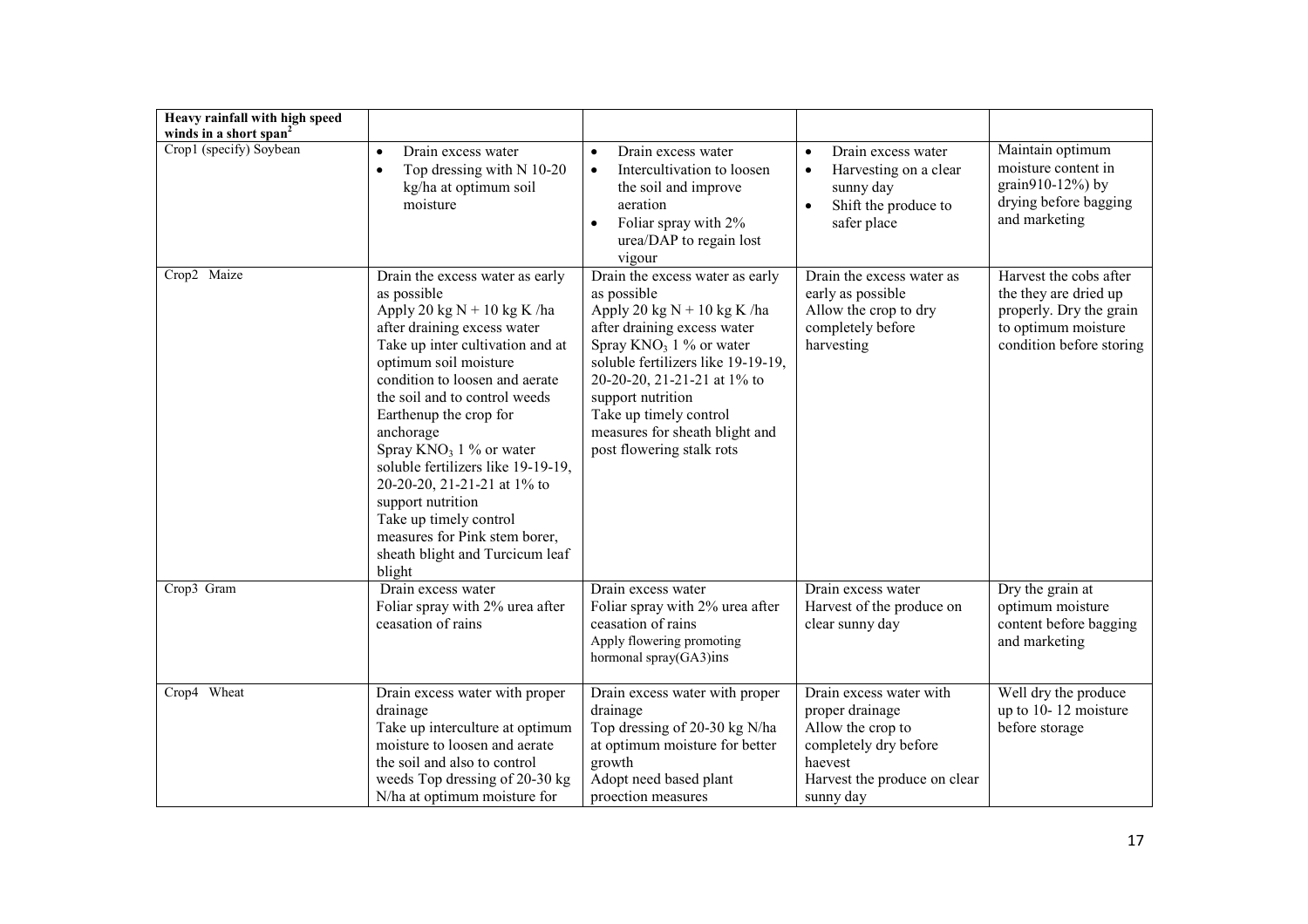| better growth                                                                                                                                                                                                                                                                                    |                                                                                                                                                                                                                                                                                                                          |                                                                                                                                                                                                                                                                                                                                                   |                                                                                                                             |
|--------------------------------------------------------------------------------------------------------------------------------------------------------------------------------------------------------------------------------------------------------------------------------------------------|--------------------------------------------------------------------------------------------------------------------------------------------------------------------------------------------------------------------------------------------------------------------------------------------------------------------------|---------------------------------------------------------------------------------------------------------------------------------------------------------------------------------------------------------------------------------------------------------------------------------------------------------------------------------------------------|-----------------------------------------------------------------------------------------------------------------------------|
|                                                                                                                                                                                                                                                                                                  |                                                                                                                                                                                                                                                                                                                          |                                                                                                                                                                                                                                                                                                                                                   |                                                                                                                             |
| Proper drainage and removal of<br>excess water from root zone<br>Staking of plants<br>Nutrient application at optimum<br>moisture for better growth                                                                                                                                              | Prop Proper drainage and<br>removal of excess water from<br>root zone<br>Staking of plants<br>Nutrient application at optimum<br>moisture for better growth                                                                                                                                                              | Proper drainage and<br>removal of excess water<br>from root zone<br>Spray fungicide like<br>Bavastin @1gm/lit of water<br>after rain as a preventive<br>measure to control fungus<br>disease<br>Go for staking if needed<br>Harvest mature produce on<br>clear sunny day<br>Fallen fruits may be<br>collected, graded and<br>marketed if feasible | Store fruits in well<br>ventilized temporary<br>structures before<br>marketing<br>Market the fruits as<br>early as possible |
| excess water from root zone                                                                                                                                                                                                                                                                      | excess water from root zon<br>Spraying the crop with<br>cypermithrin $@0.1\%$ to contron<br>fruit borer                                                                                                                                                                                                                  | removal of excess water<br>from root zone                                                                                                                                                                                                                                                                                                         |                                                                                                                             |
|                                                                                                                                                                                                                                                                                                  |                                                                                                                                                                                                                                                                                                                          |                                                                                                                                                                                                                                                                                                                                                   |                                                                                                                             |
| Early planting to minimize<br>$\bullet$<br>the incidence of girdle<br>beetle and green semilooper<br>Foliar spray with 5% NSKE<br>$\bullet$<br>or dimethoate 30EC 1 ml/l<br>to protect against<br>semilooper<br>Spray imidachloprit 0.3 ml/l or<br>Dimethoate 1.0 ml/l to control<br>leaf hopper | Monitor adult moth activity<br>$\bullet$<br>of Spodoptera through<br>pheromone traps (10<br>traps/ha)<br>Apply Quinalphos 25 EC<br>2ml/l or Emamectin<br>benzoate 5 SG 4g/10 lit to<br>control spodoptera<br>Foliar application of<br>Mancozeb @0.25 - 0.4% at 8-<br>10 days interval to control<br>Turcicum leaf blight | apply spray of insecticides $\&$<br>fungicide for protecting from<br>fungus<br>Trichoderma mixed with<br>FYM @ 10 g/kg at 10 days<br>prior to its use in the field can<br>be applied to control stalk rot<br>incidence which is likely<br>during post flowering                                                                                   |                                                                                                                             |
|                                                                                                                                                                                                                                                                                                  | Proper drainage and removal of                                                                                                                                                                                                                                                                                           | Proper drainage and removal of                                                                                                                                                                                                                                                                                                                    | Proper drainage and                                                                                                         |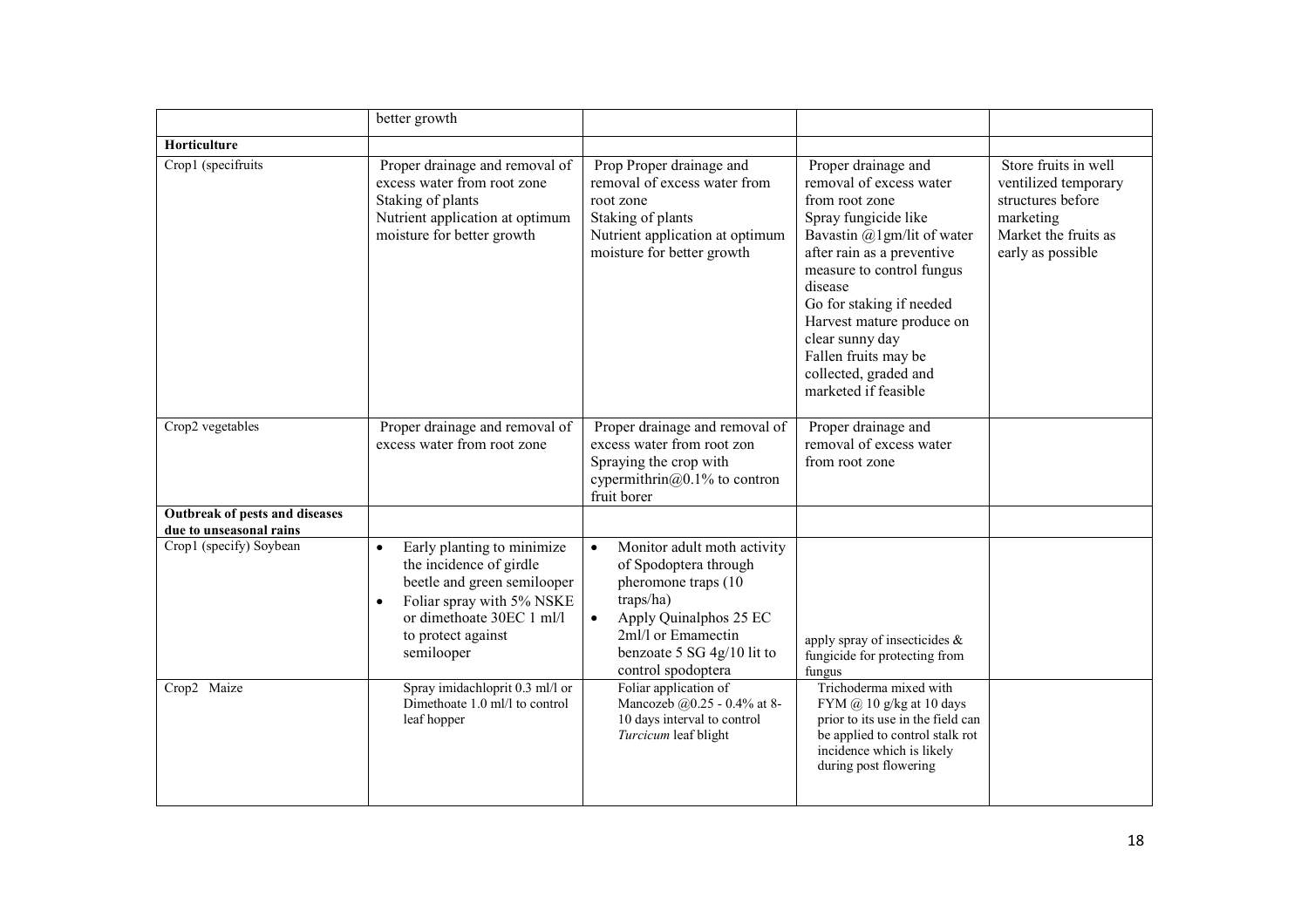| Chickpea     | Spray triazophos 40 % EC @<br>1-1.5 l/ha in chickpea against<br>pest incidence. ·<br>"T" shaped pegs placed in late<br>sown chickpea field for<br>biological control of pod borer<br>and for chemical control<br>spraying of Quinolphas 25 EC<br>or Chlorpyriphos 20 EC C or<br>Methyle Parathiyan 50 EC @<br>600 ml dissolve in 500 L of<br>water should be used. Dusting<br>of Felvunerate 0.4% or<br>Endosulphan $4\%$ 15-20 kg or<br>Quinolphas 1.5 WP 20-25 per<br>hectare with duster |                                                    |                                                                                                                                                                                      |  |
|--------------|---------------------------------------------------------------------------------------------------------------------------------------------------------------------------------------------------------------------------------------------------------------------------------------------------------------------------------------------------------------------------------------------------------------------------------------------------------------------------------------------|----------------------------------------------------|--------------------------------------------------------------------------------------------------------------------------------------------------------------------------------------|--|
| Wheat        | Spray 0.2 % mancozeb 76% WP<br>against wheat rust.                                                                                                                                                                                                                                                                                                                                                                                                                                          | Spray 0.2 % mancozeb 76% WP<br>against wheat rust. | Trichoderma mixed with FYM<br>$(a)$ 10 g/kg at 10 days prior<br>to its use in the field can be<br>applied to control stalk rot<br>incidence which is likely<br>during post flowering |  |
| Horticulture | <b>NA</b>                                                                                                                                                                                                                                                                                                                                                                                                                                                                                   |                                                    |                                                                                                                                                                                      |  |

## 2.3 Floods: N.A.

| Condition                                                   | <b>Suggested contingency measure</b> |                  |                           |            |  |
|-------------------------------------------------------------|--------------------------------------|------------------|---------------------------|------------|--|
| Transient water logging/ partial<br>inundation <sup>1</sup> | Seedling / nursery stage             | Vegetative stage | <b>Reproductive stage</b> | At harvest |  |
| Horticulture                                                | NA                                   |                  |                           |            |  |
|                                                             |                                      |                  |                           |            |  |
| Continuous submergence                                      |                                      |                  |                           |            |  |
| for more than 2 days <sup>2</sup>                           | <b>NA</b>                            |                  |                           |            |  |
| Horticulture                                                |                                      |                  |                           |            |  |
| Sea water intrusion <sup>3</sup>                            | <b>NA</b>                            |                  |                           |            |  |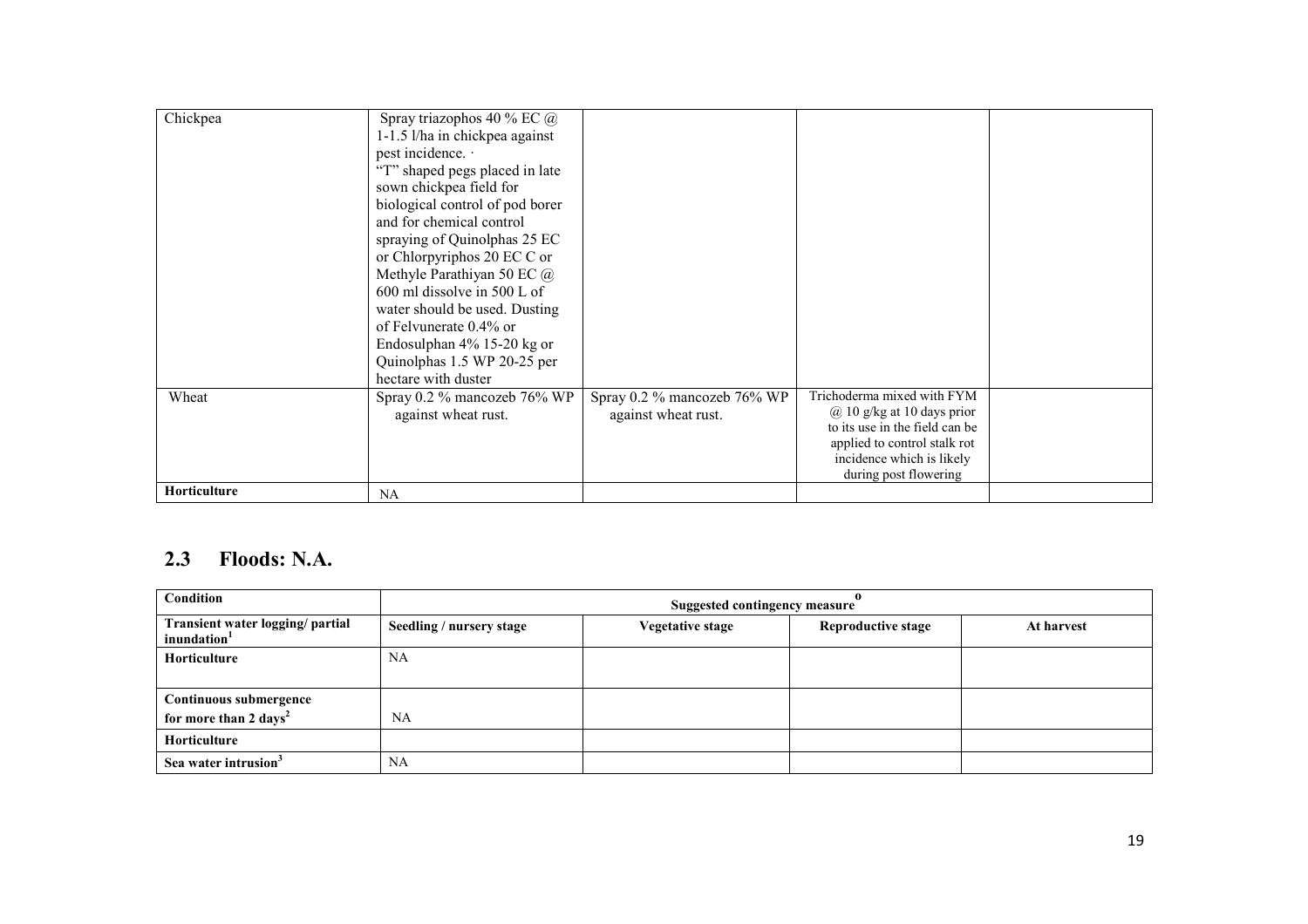| 2.4 Extreme events: Heat wave / Cold wave/Frost/ Hailstorm / Cyclone |
|----------------------------------------------------------------------|
|----------------------------------------------------------------------|

| <b>Extreme event type</b>     | Suggested contingency measure <sup>r</sup>                                               |                                                           |                                                             |                                     |  |
|-------------------------------|------------------------------------------------------------------------------------------|-----------------------------------------------------------|-------------------------------------------------------------|-------------------------------------|--|
|                               | Seedling / nursery stage                                                                 | <b>Vegetative</b><br>stage                                | <b>Reproductive stage</b>                                   | At harvest                          |  |
| <b>Heat Wave</b> <sup>p</sup> |                                                                                          |                                                           |                                                             |                                     |  |
| Crop1 (specify) Soybean       | protective irrigation for heat waves<br>Wind breaks                                      | protective<br>irrigation for heat<br>waves wind<br>breaks | - protective irrigation for heat waves<br>wind breaks       | early maturing<br>varieties         |  |
| Crop2 Maize                   | protective irrigation for heat waves<br>Wind breaks protective irrigation for heat waves | protective<br>irrigation for heat<br>waves                | protective irrigation for heat waves<br>wind breaks         | early maturing<br>varieties         |  |
| Crop3 Gram                    | protective irrigation for heat waves<br>Wind breaks protective irrigation for heat waves |                                                           | protective irrigation $\&$<br>smoking from frost sheltering | terminal heat tolerant<br>varieties |  |
| Crop4 Wheat                   | protective irrigation for heat waves<br>Wind breaks                                      |                                                           | protective irrigation $\&$ smoking from frost sheltering    | terminal heat tolerant<br>varieties |  |
| Horticulture                  | <b>NA</b>                                                                                |                                                           |                                                             |                                     |  |

#### 2.5Contingent strategies for Livestock, Poultry & Fisheries

# 2.5.1 Livestock

|                               | <b>Suggested contingency measures</b>                         |                                             |                                                                               |
|-------------------------------|---------------------------------------------------------------|---------------------------------------------|-------------------------------------------------------------------------------|
|                               | Before the event <sup>s</sup>                                 | During the event                            | After the event                                                               |
| <b>Drought</b>                |                                                               |                                             |                                                                               |
| Feed and fodder availability  | Storage of feed & fodder, promotion of stall<br>feeding       | saving fodder, fodder bank<br>establishment | supply of concentrate feed, to improve<br>health, supply of fodder on subsidy |
| Drinking water                | water dug/tank establishment                                  | clean & hygienic water supply               | water well cleaning & pond tank use                                           |
| Health and disease management | Storage of vaccines $\&$ medicines, vaccination of<br>animals | Proper information to the pashupalak        | To improve the health of animals<br>balanced feed $\&$ additive supply.       |
| <b>Floods</b>                 |                                                               |                                             |                                                                               |
| Feed and fodder availability  | Store of fodder on high level                                 | Animals should be kept free                 | General health check-up & vaccination                                         |
| Drinking water                | safe & clean water                                            | Tank/pond should be clean                   |                                                                               |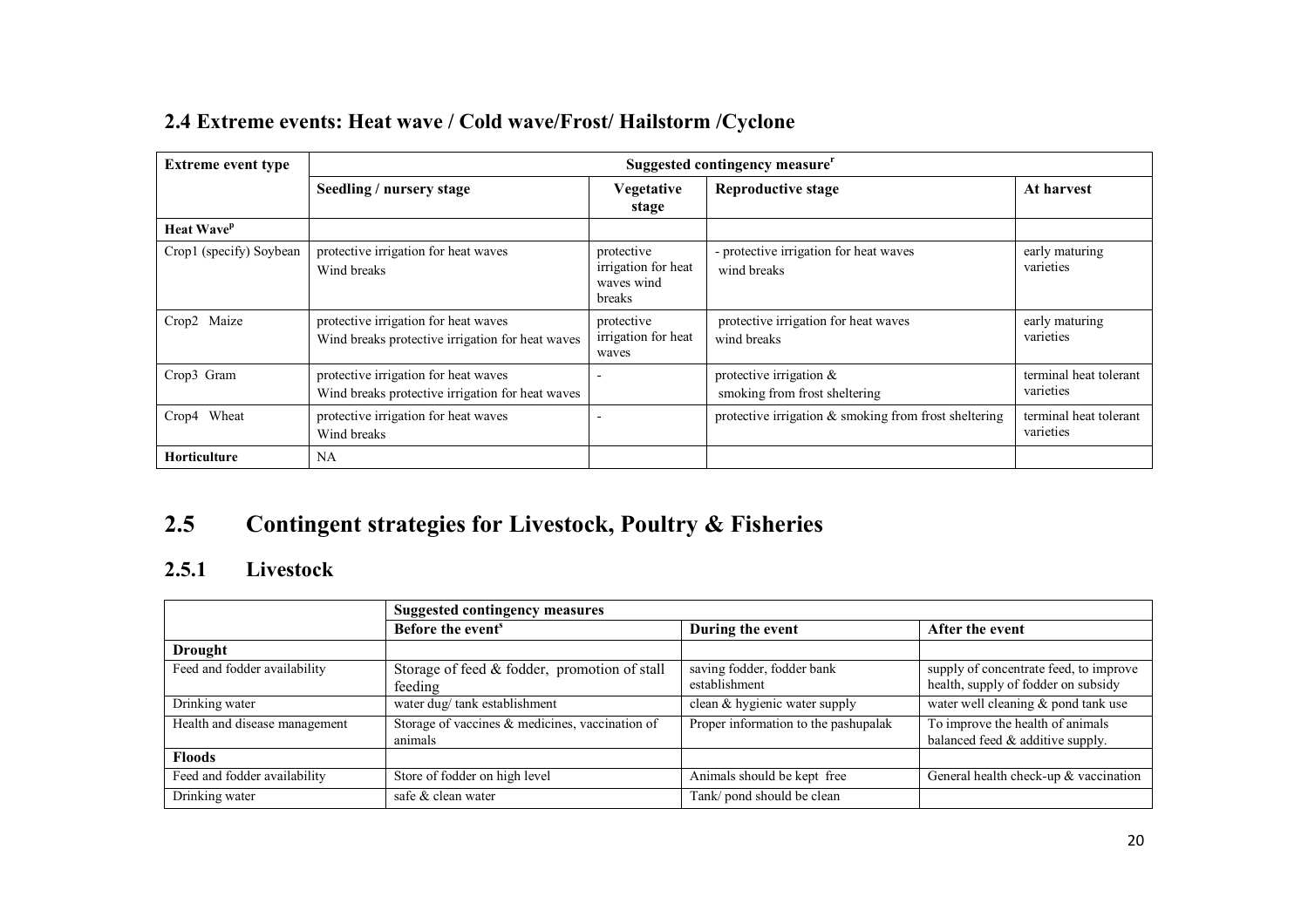| Health and disease management  | Survey for contagious diseases and work plan for | Propaganda for disease prevention | General health check-up & Prasar |
|--------------------------------|--------------------------------------------------|-----------------------------------|----------------------------------|
|                                | vaccination                                      |                                   |                                  |
| Cyclone                        | N.A.                                             | N.A.                              | N.A.                             |
| Heat wave and cold wave        |                                                  |                                   |                                  |
| Shelter/environment management | Animal shed / Pakka or Kachcha shed be made      | Body resistant                    | Bath the animals regularly       |
| Health and disease management  |                                                  | Additive or mineral supplement    | prevent from direct sun-light    |
|                                |                                                  |                                   |                                  |

#### 2.5.2 Poultry

|                                | <b>Suggested contingency measures</b>          |                                                          |                                                                       | Convergence/linkages with<br>ongoing programs, if any |
|--------------------------------|------------------------------------------------|----------------------------------------------------------|-----------------------------------------------------------------------|-------------------------------------------------------|
|                                | Before the event <sup>a</sup>                  | During the event                                         | After the event                                                       |                                                       |
| <b>Drought</b>                 |                                                |                                                          |                                                                       |                                                       |
| Shortage of feed ingredients   | In-house storage                               | balance feed                                             | Vaccination                                                           |                                                       |
| Drinking water                 | Clean water supply                             | Supply of water                                          | Antibiotics in drinking water                                         |                                                       |
| Health and disease management  | Vaccination properly                           | disease, feed<br>availability                            | General observations                                                  |                                                       |
| <b>Floods</b>                  |                                                |                                                          |                                                                       |                                                       |
| Shortage of feed ingredients   | Prevent from feed, moisture<br>& infections    | Birds & feed avoid<br>from flood                         | Farm should be made clean                                             |                                                       |
| Drinking water                 |                                                |                                                          | Farm should be hygienic                                               |                                                       |
| Health and disease management  | Vaccination & pre-treatment                    | Hygeinic farm & birds                                    | Treatment & Vaccination.                                              |                                                       |
| Cyclone                        | N.A.                                           | N.A.                                                     | N.A.                                                                  |                                                       |
| Heat wave and cold wave        |                                                |                                                          |                                                                       |                                                       |
| Shelter/environment management | Prevent the poultry from<br>excess cold & heat | Sufficient water<br>availability & feed<br>hygeinincally | Cooling system in hot $\&$<br>proper lightening in cold<br>conditions |                                                       |
| Health and disease management  |                                                |                                                          |                                                                       |                                                       |
|                                |                                                |                                                          |                                                                       |                                                       |